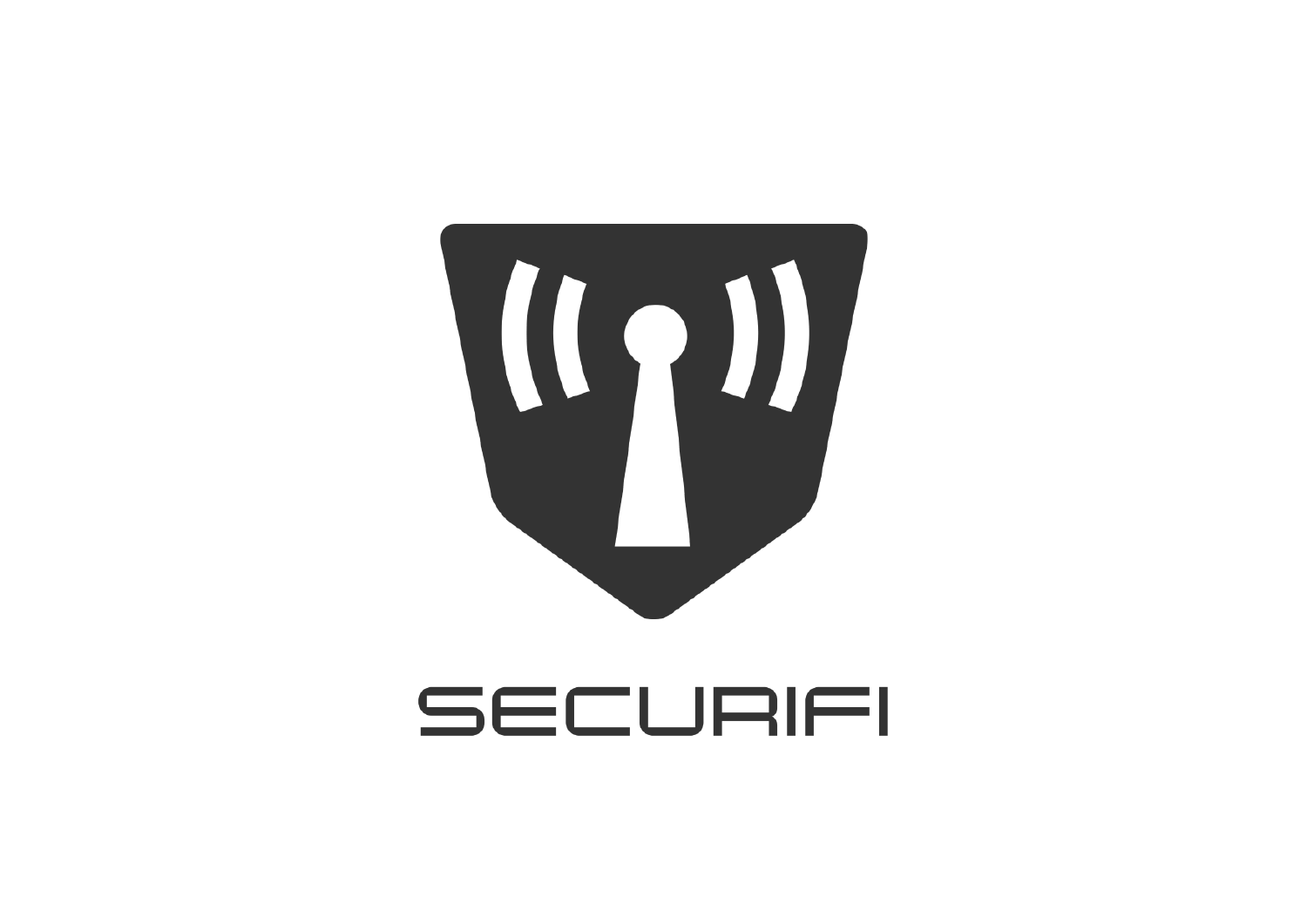# Almond

# Quick Setup Guide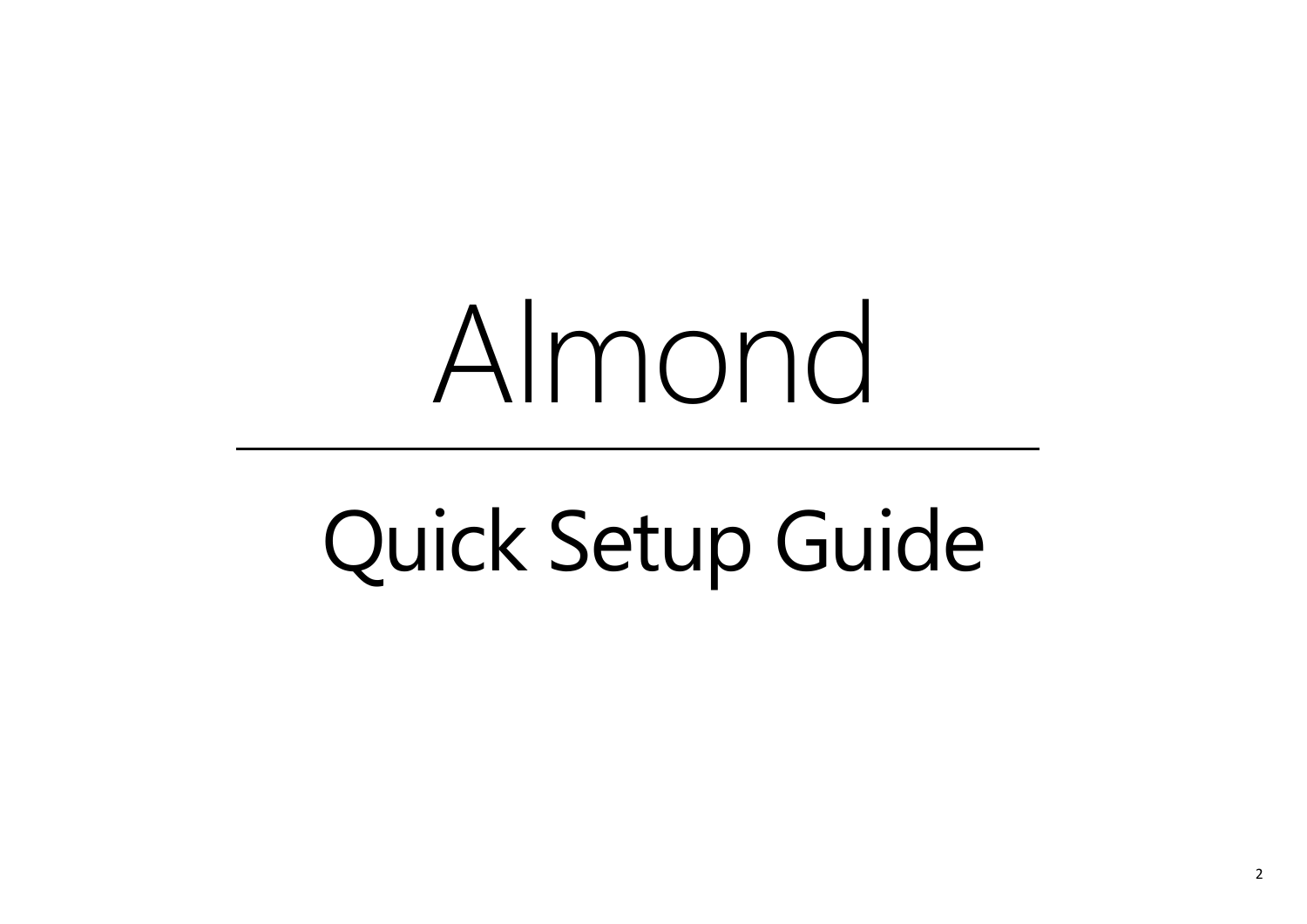# **Contents**

**1 Introduction**

**1.1 Getting to know your Almond**

- **2 Connecting your Almond as a Range Extender (Repeater)**
- **3 Connecting your Almond as a Router**

**3.1 Using your Almond with a DCHP or Cable modem connection**

**3.2 Using your Almond with an xDSL modem**

**3.3 Connecting your Almond to the Internet using a static IP address** 

- **4 Security**
- **5 Wireless**
- **6 FAQ**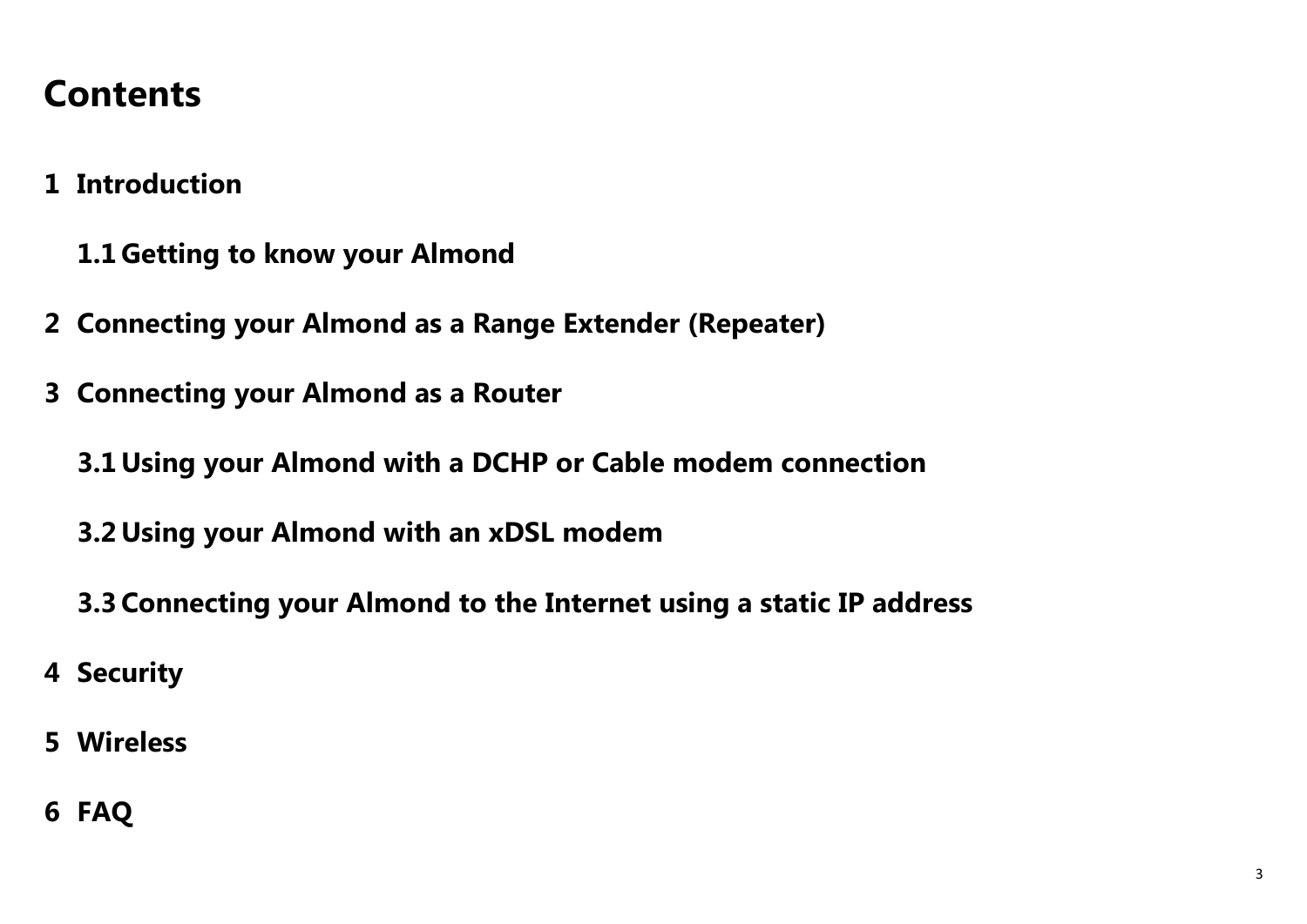## **1. Introduction**

We'd like to congratulate you on the purchase of your Almond, the world's first user friendly touchscreen router. The product you've purchased has been designed with you in mind and we hope you'll enjoy your Almond as much as we do. This quick start guide will help you get on the right track in case you run into some problems during the initial setup of your Almond and it also contains a basic frequently asked questions (FAQ) section. For a complete and up to date FAQ, please visit the Securifi website.

#### **1.1 Getting to know your Almond**

On the front of your Almond you'll find the touchscreen. It's used to configure most of the settings of the Almond. Most of the instructions in this quick start guide will revolve around the touchscreen interface. On the right hand side you'll find three network ports. The grey port should be connected to the internet if you're using your Almond as a router. This might be a via a network cable to a fiber service, to a cable modem, to an xDSL modem or some other kind of device provided by your internet service provider.



300Mbps Wireless Speeds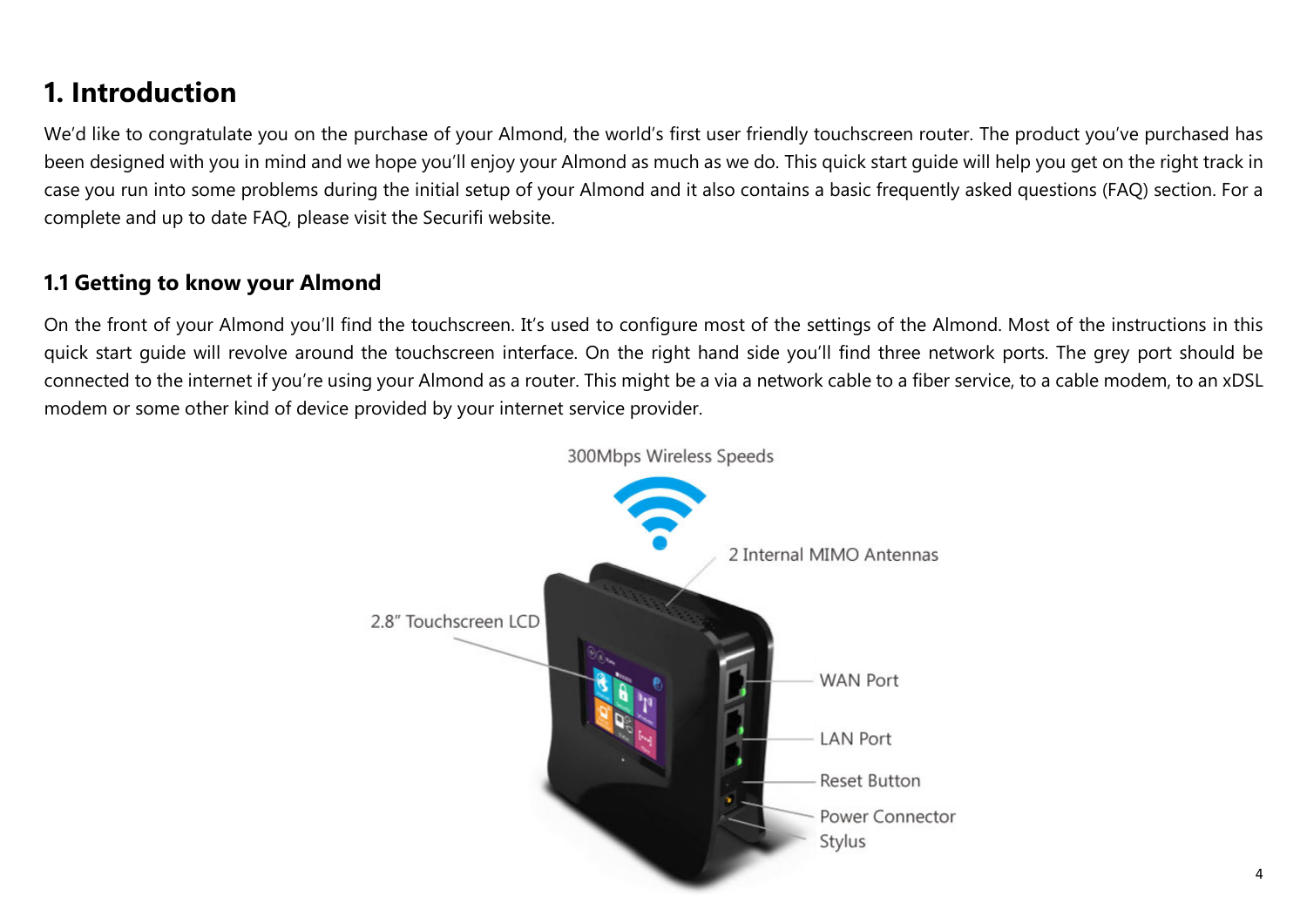The two black ports can be used to connect wired internet devices such as a PC, Mac, games console, set-top-box or just about anything else that requires a wired connection to the internet. Note that these ports also function when the Almond is configured as Wireless Range Extender (Repeater) and as a Wireless Access Point and will allow you to connect wired as well as wireless devices to the Internet.

Just below the network ports you'll find a reset button, a power socket and a slot in which the stylus is located.

The stylus can be used to help you enter information on the touchscreen and it can be particularly useful when it comes to entering passwords and other text during the initial configuration of your Almond.

# **2. Connecting your Almond as a Range Extender (Repeater)**

i. Plug the AC adapter of your Almond into a power outlet.



ii. Please wait for your Almond to power up.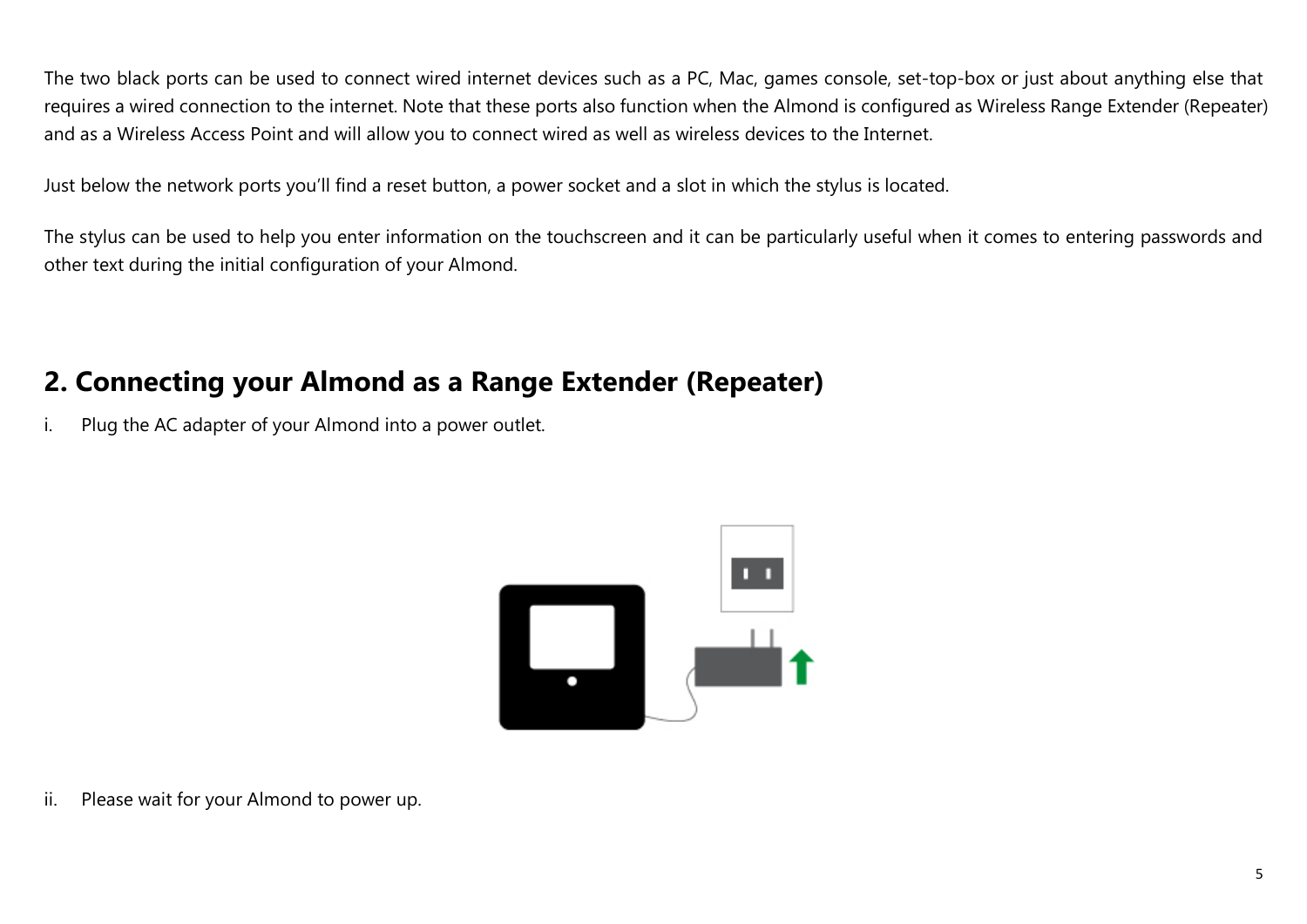iii. At this point, please select the language you want to use when you access the Almond's touchscreen and Web UI (*Note*: The language can be changed via the icon in the top right corner of the touch screen at any point).



iv. Select the region you reside in.



v. Your Almond will save the settings and reboot.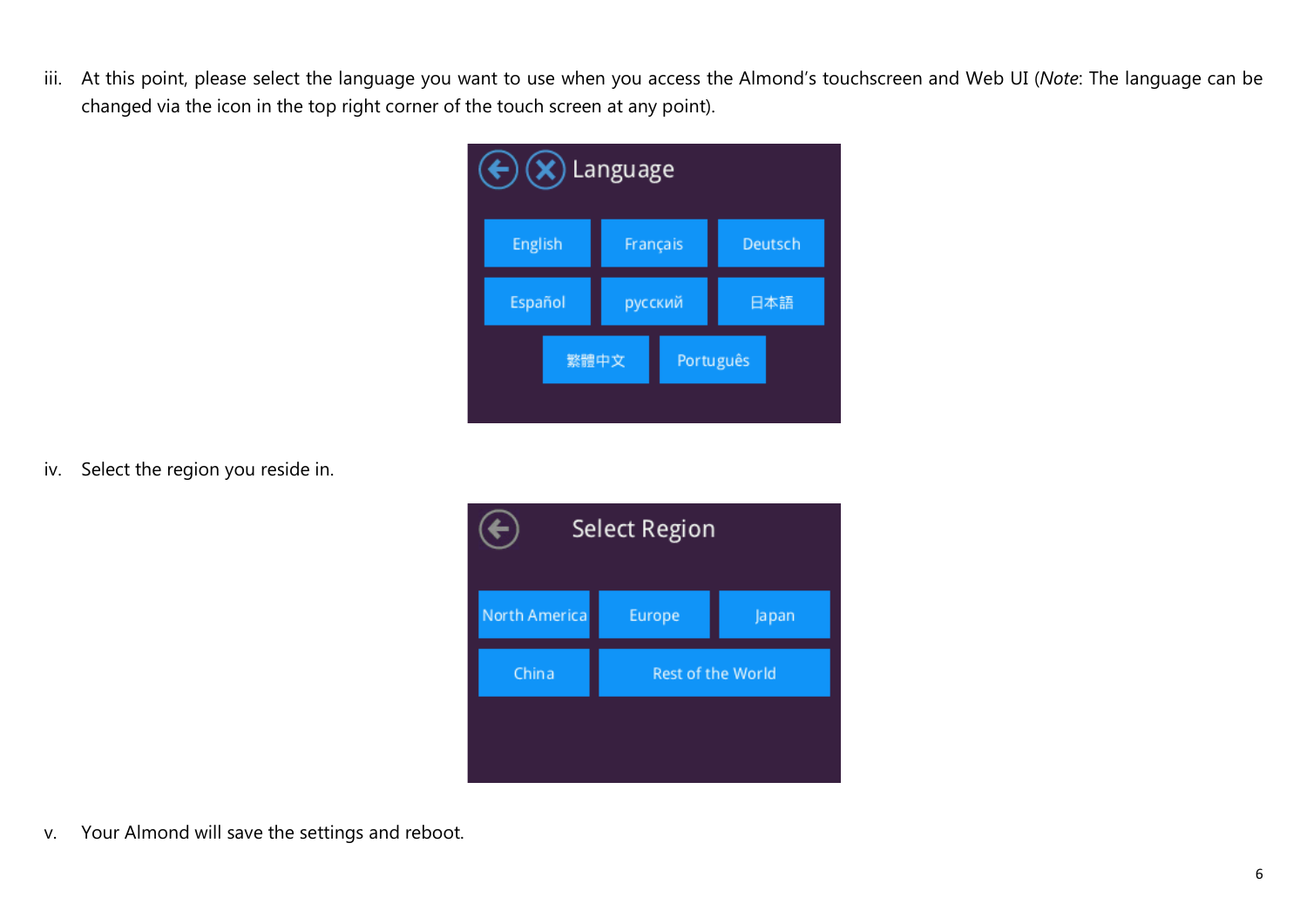vi. Once your Almond has rebooted you'll be greeted by a Setup Wizard that will help you through the basic settings that will get you connected to the internet. Tap on [Start wizard] to continue setting up your Almond and follow the on-screen instructions.



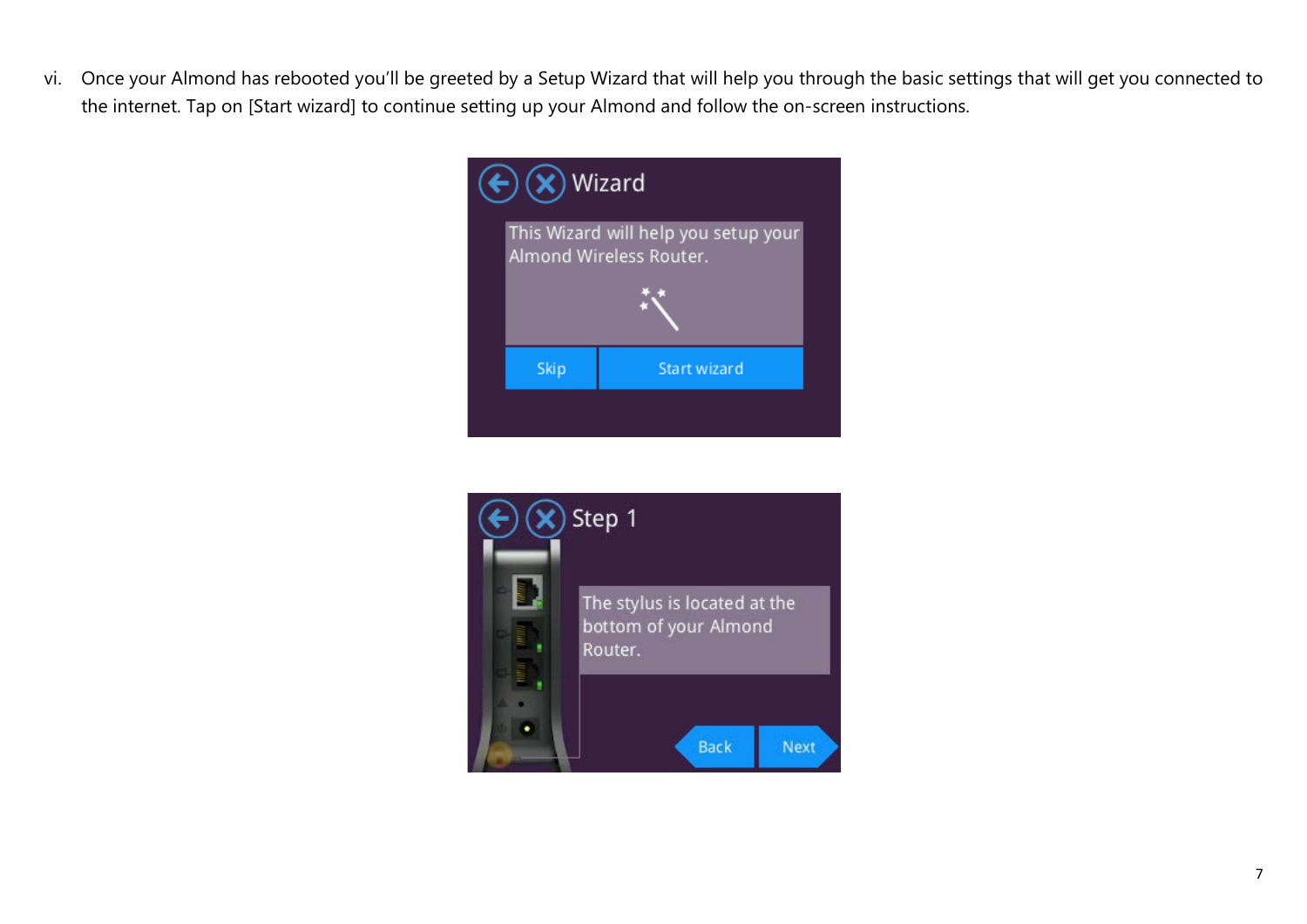vii. Start by selecting Range Extender and tap on [Next] to continue the setup.



viii. At this point, you'll be greeted by the screen below. Find your wireless internet connection in the list (Wi-Fi router/Access point) and tap on it to select it, it should now be highlighted in blue as per the image below. Tap on [Next] to continue the setup.

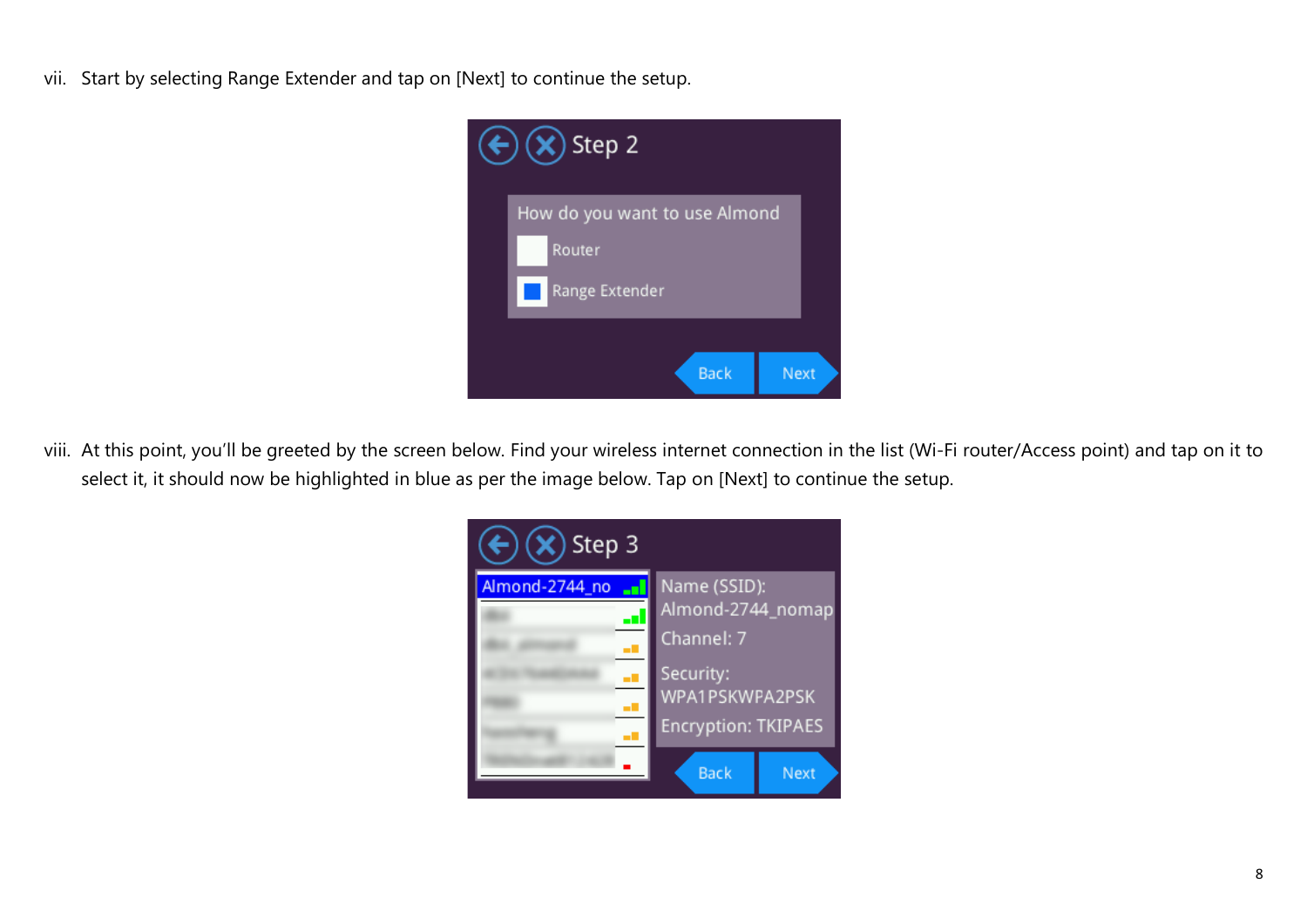ix. Enter the password for your wireless internet connection via the on screen keyboard that pops up once you tap anywhere inside the text box.



x. Once you've entered the password, tap on [Done] and then [Next] to continue.

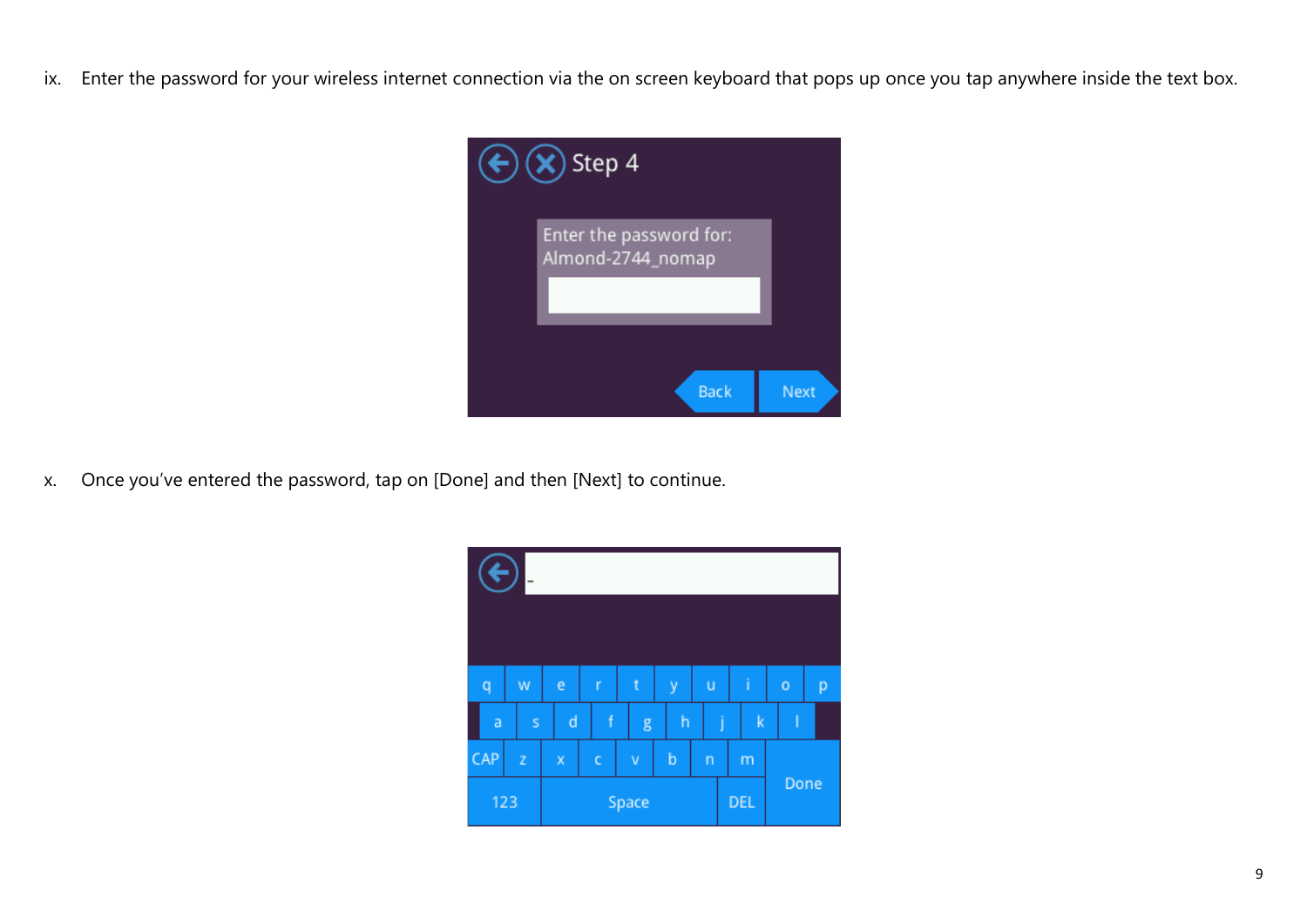xi. You should now be greeted by the screen below that shows that you've successfully connected the Almond to your Router or Access point. Tap on [Finish] to end the setup process.



*Note:* If you want your Almond to issue IP addresses, i.e. to act as a DHCP server, then choose the Wireless WAN option instead of Range Extender

option. In Range Extender mode, the Almond relies on your main router to act as the DHCP server.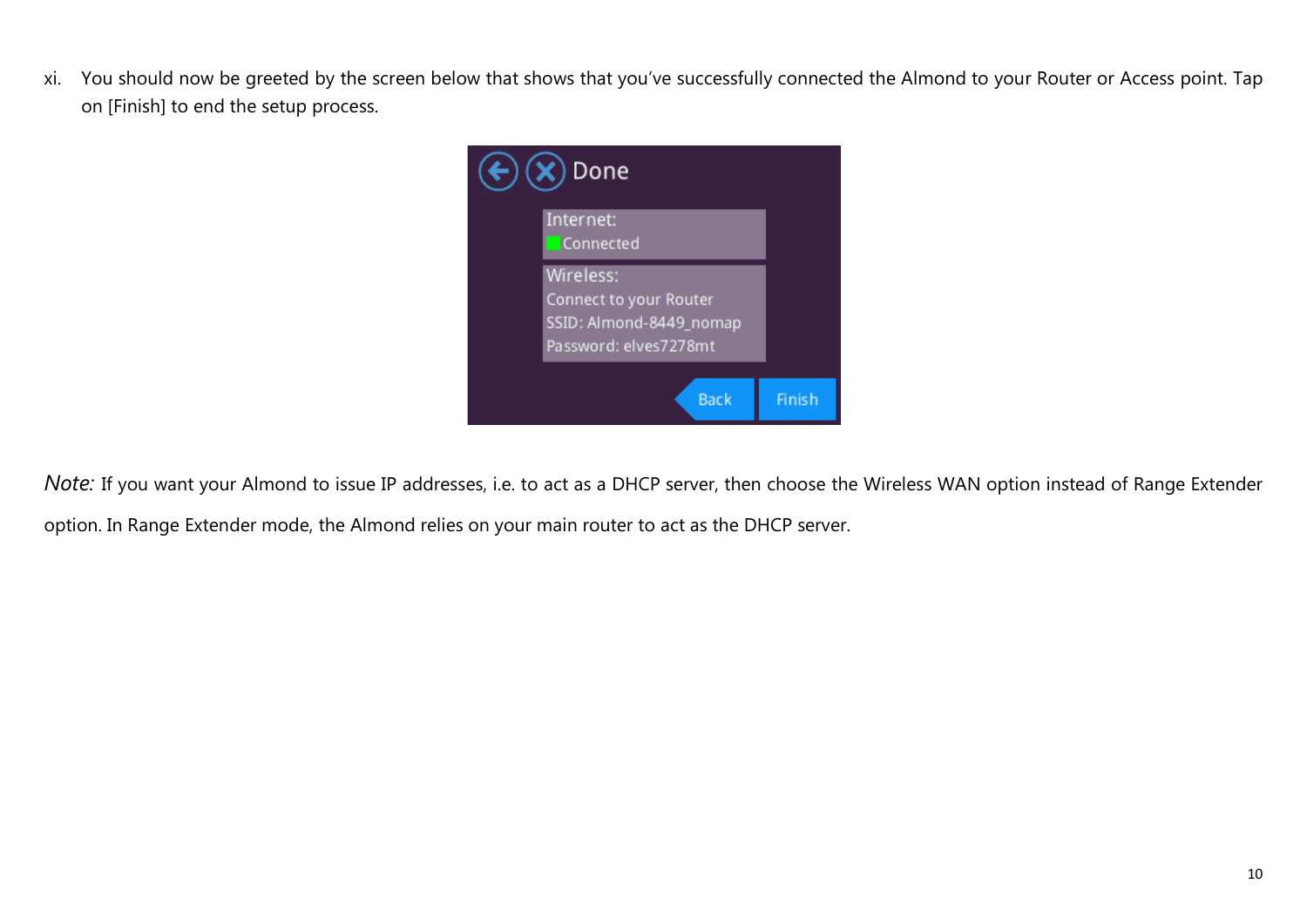### **3. Connecting your Almond as a Router**

i. Unplug the AC adapter & Ethernet cables of your Internet modem (Cable, xDSL or Fiber). If your modem has a battery, please remove it.



ii. Wait for one (1) minute. If your modem has a battery, re-insert it. Plug the AC adapter of the modem back into the power outlet.

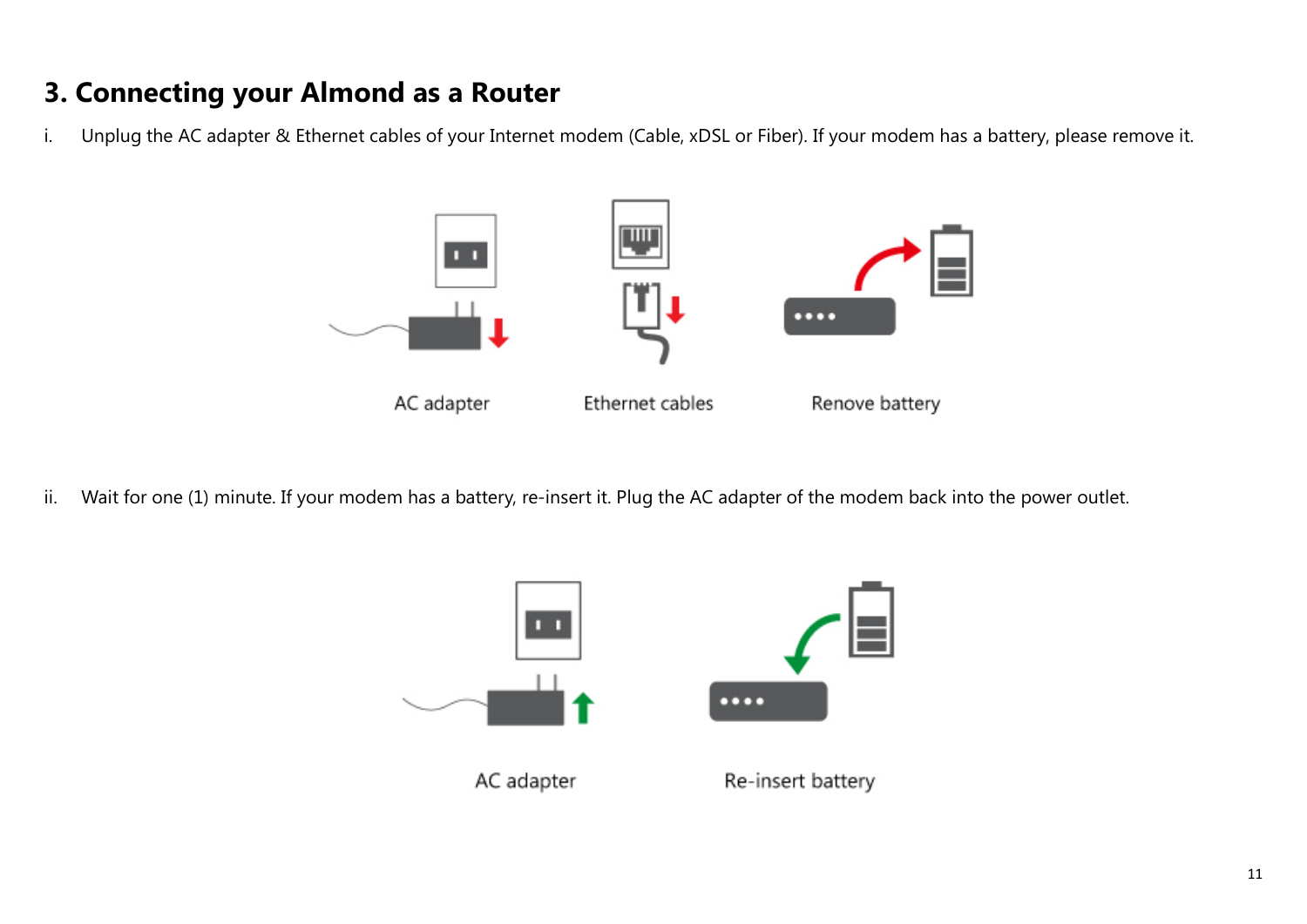iii. Wait for one (1) minute, then plug the AC adapter of your Almond into the power outlet.



- iv. Please wait for your Almond to power on.
- v. At this point, please select the language you want to use when you access the Almond's touchscreen and Web UI (*Note*: The language can be changed via the icon in the top right corner of the touch screen at any point).

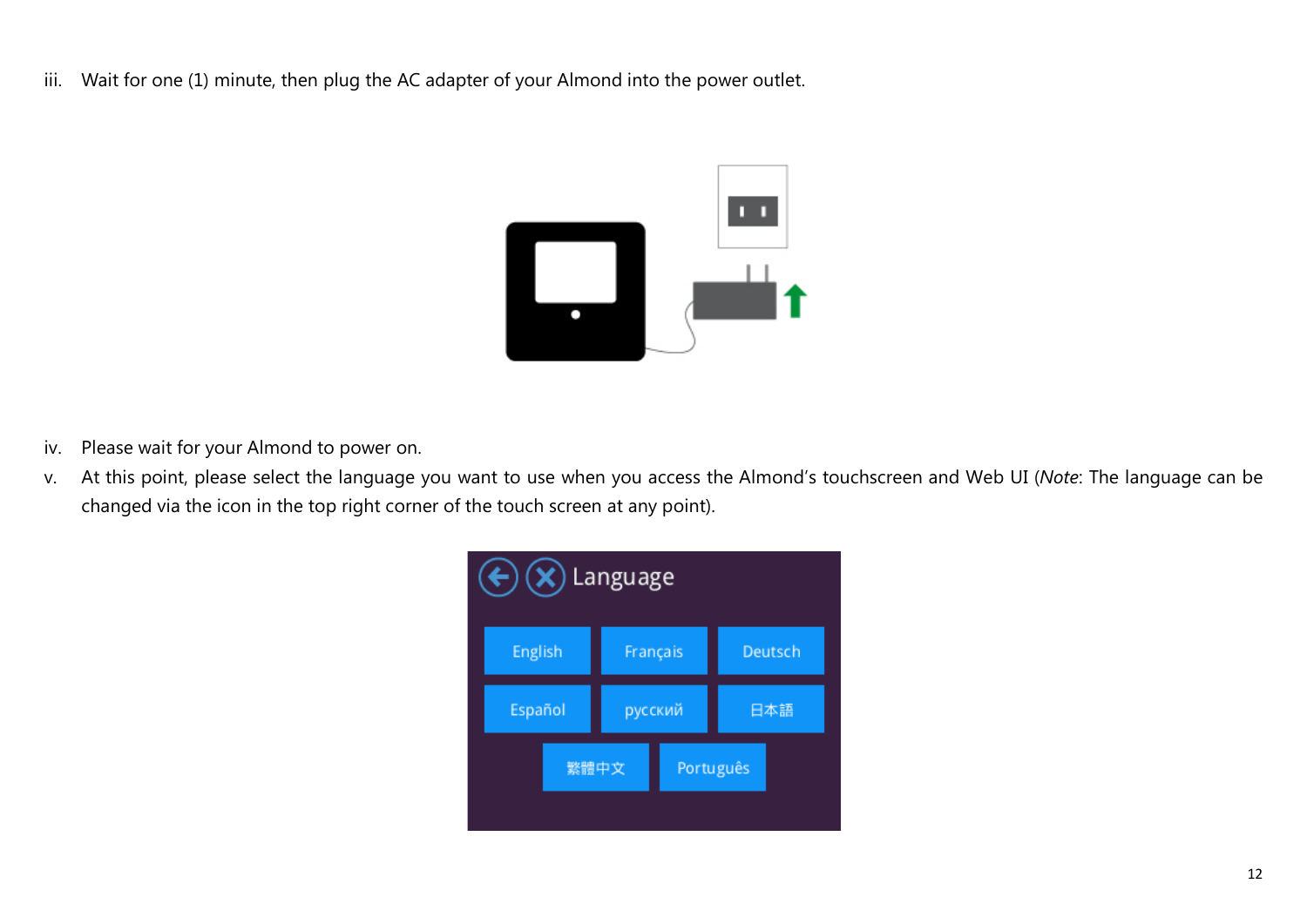vi. Select the region you reside in.



- vii. Your Almond will save the settings and reboot.
- viii. Once your Almond has rebooted you'll be greeted by a Setup Wizard that will help you through the basic settings that will get you connected to the internet. Tap on [Start wizard] to continue setting up your Almond and follow the on-screen instructions.

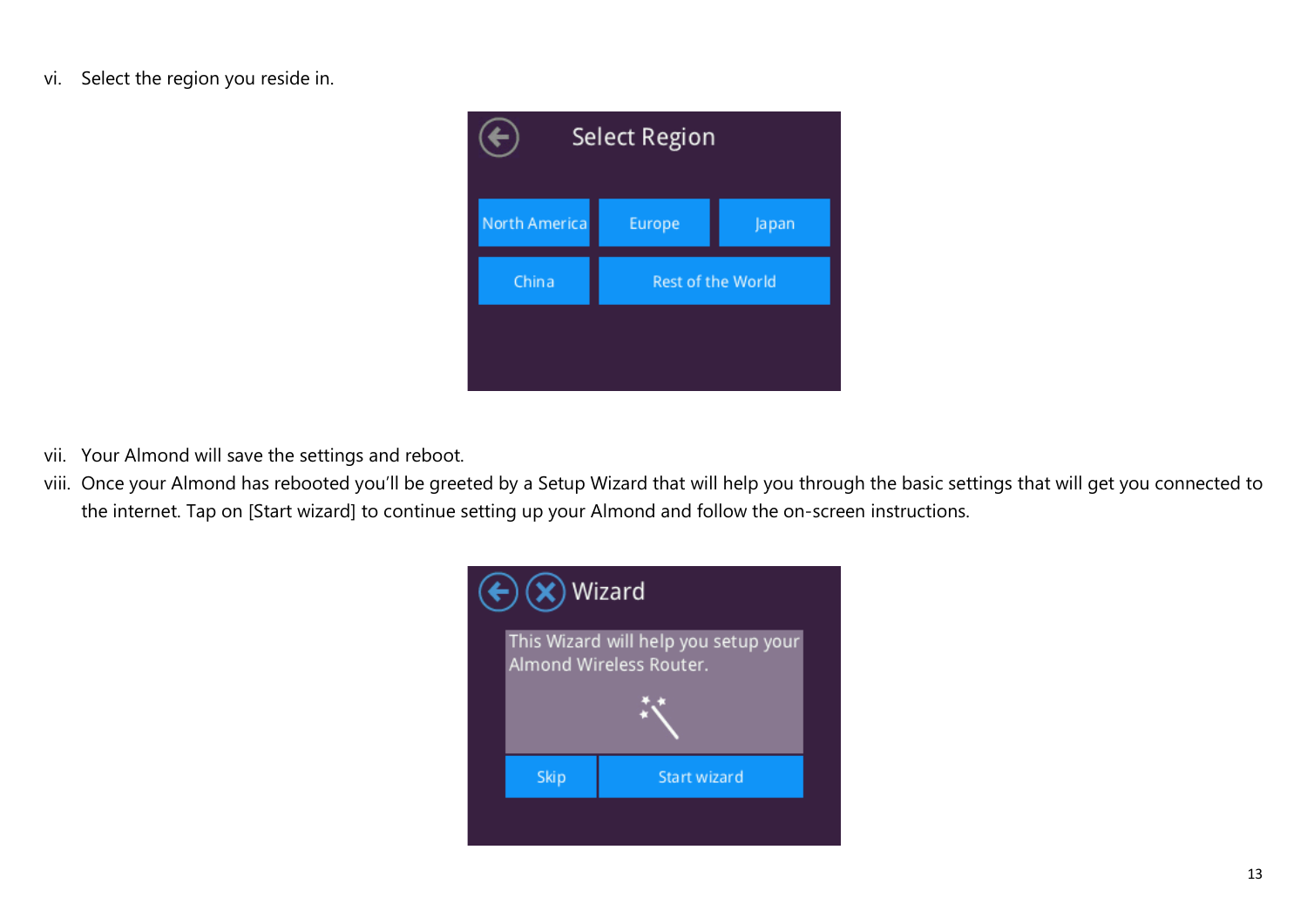

ix. By selecting Router from the touchscreen and tapping on [Next], your Almond will start the automatic configuration procedure.

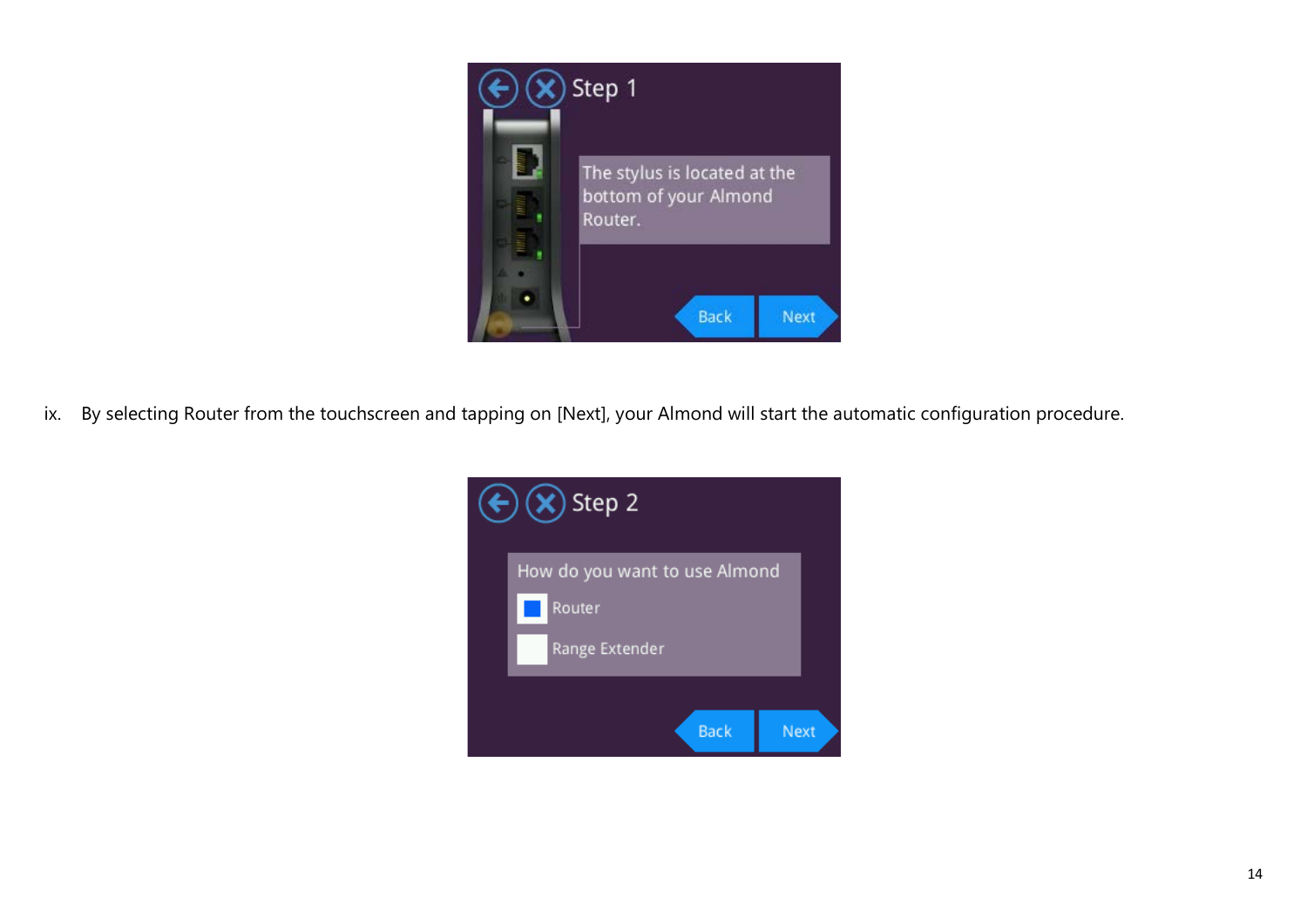x. The first thing you should do is attach the network cable from your modem/router or other type of network port that you receive your Internet connection through. *Note:* The cable should be connected to the grey port on your Almond.



xi. The Almond will try to auto-detect your connection type and as long as your connection provides all the settings via DHCP, this step should be automatic.

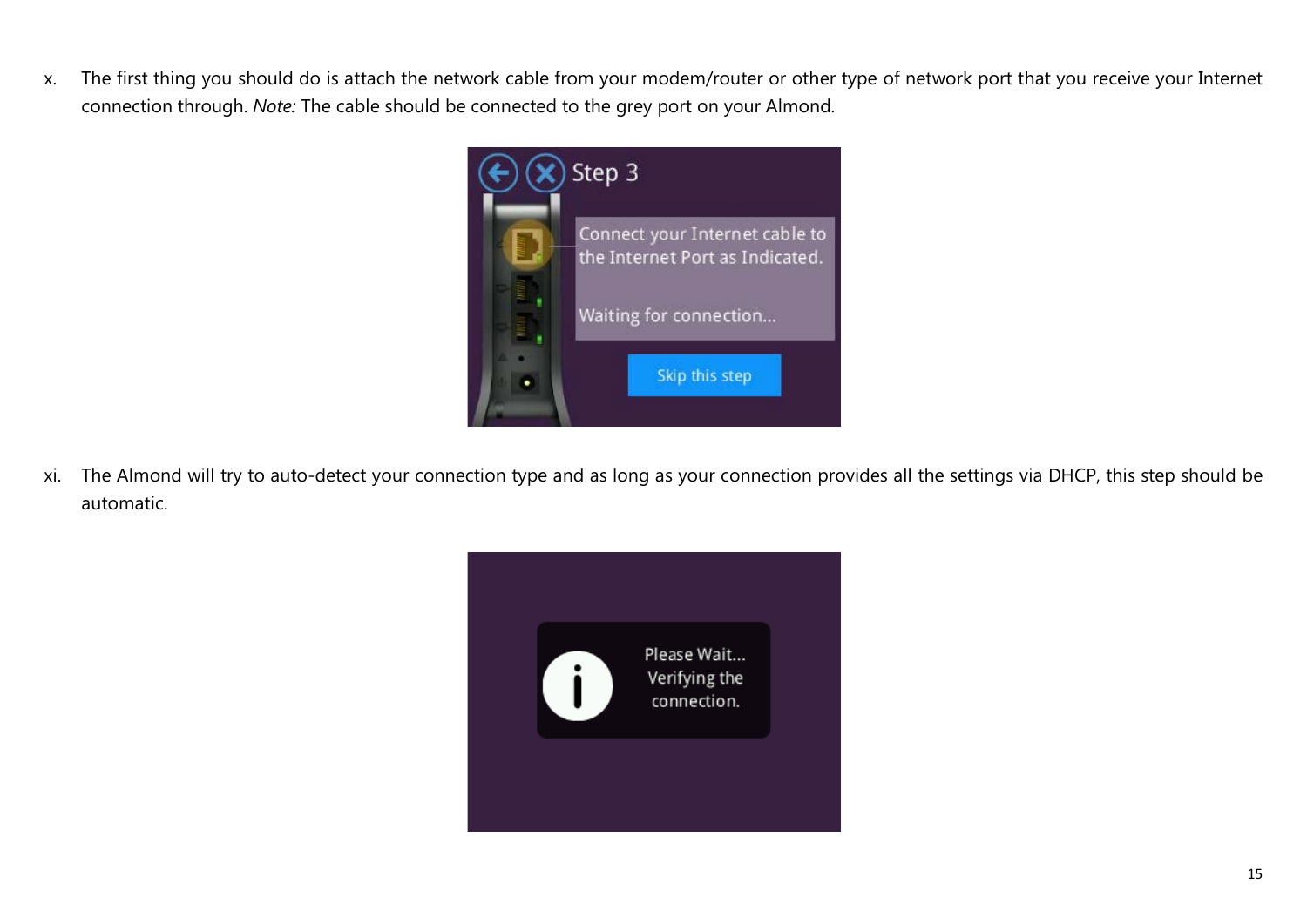xii. Once the Wizard has auto-detected the settings, you'll be greeted with screen below. Tap on [Finish] to finalize the configuration.



xiii. If the Almond fails to auto-detect the type of internet connection you are using, you'll be greeted with the following screen instead.



- xiv. If you're uncertain about the type of internet connection you have, please select [Not sure] and tap next.
- xv. Follow the on-screen instructions on how to restart your modem.
- xvi. If this step fails, then please go back and try to manually configure your internet connection selecting one of the other three options. For more detailed instructions on how to configure your Almond to work with a DHCP or Cable modem connection, please see section 3.1, a DSL Dialup service, please see section 3.2 and for manual IP configuration, please see section 3.3.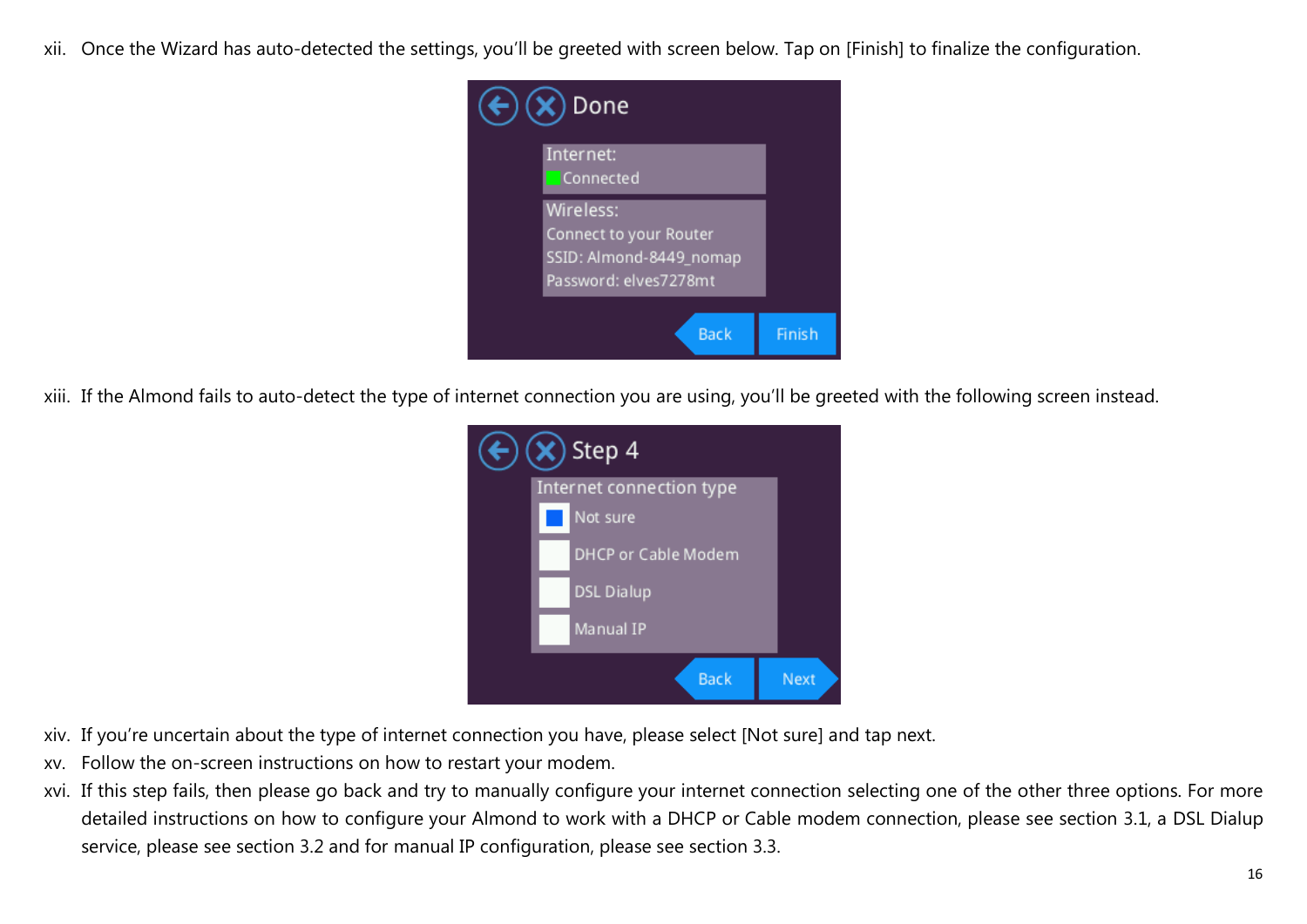#### **3.1 Using your Almond with a DCHP or Cable modem connection**

If your internet provider has specified that your internet connection uses DHCP (Dynamic Host Configuration Protocol), or if your internet connection uses a Cable modem, then the following steps should be taken to get your Almond connected to the Internet.



i. Select DHCP or Cable Modem from the menu on the screen and tap [Next] to continue.

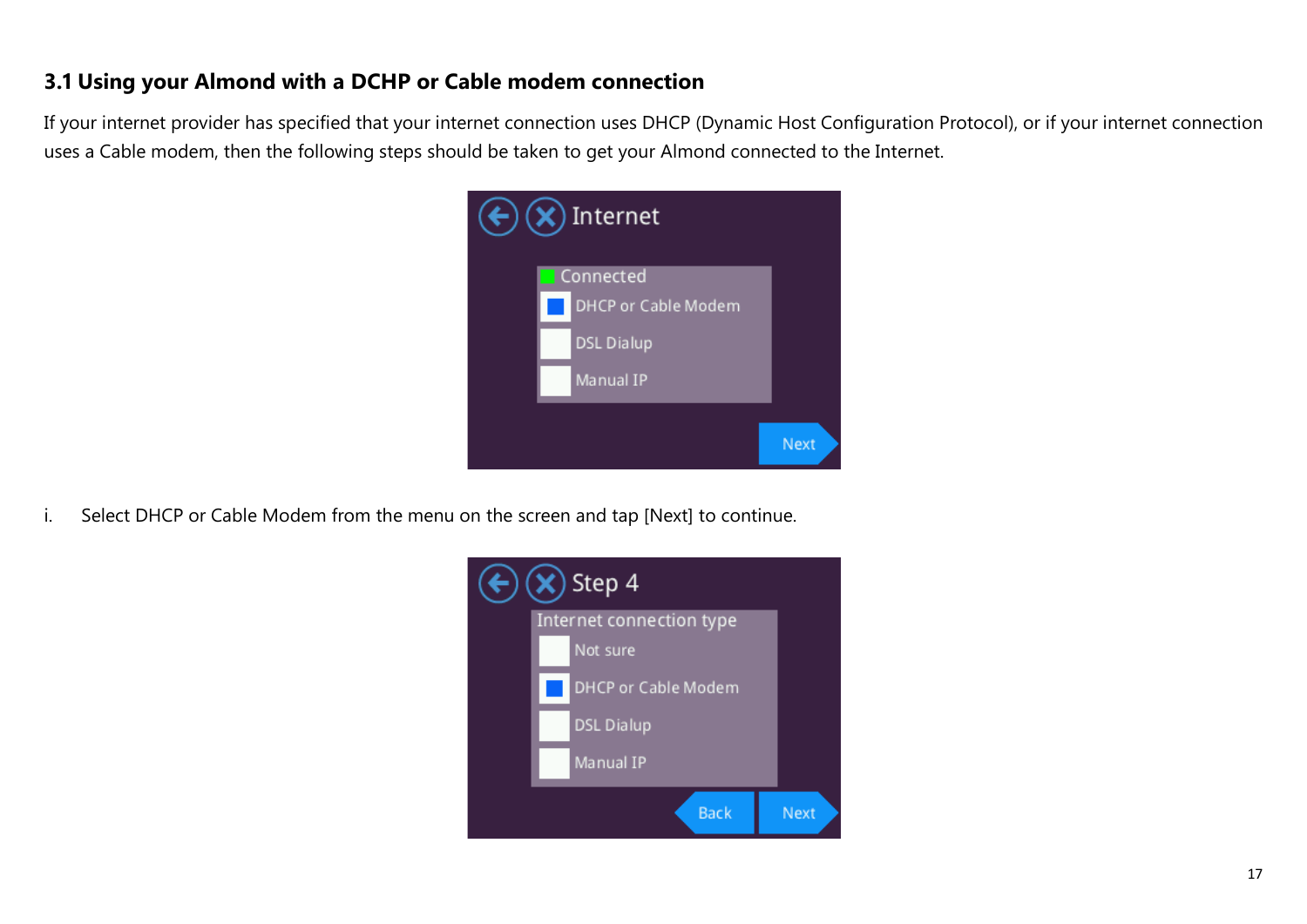ii. Please follow the on-screen instructions of your Almond for this step. It's important that you follow these instructions or your Almond might not be able to connect to your modem. Once you're done, please tap [Next] to continue and wait for the DHCP settings to be automatically detected and saved.



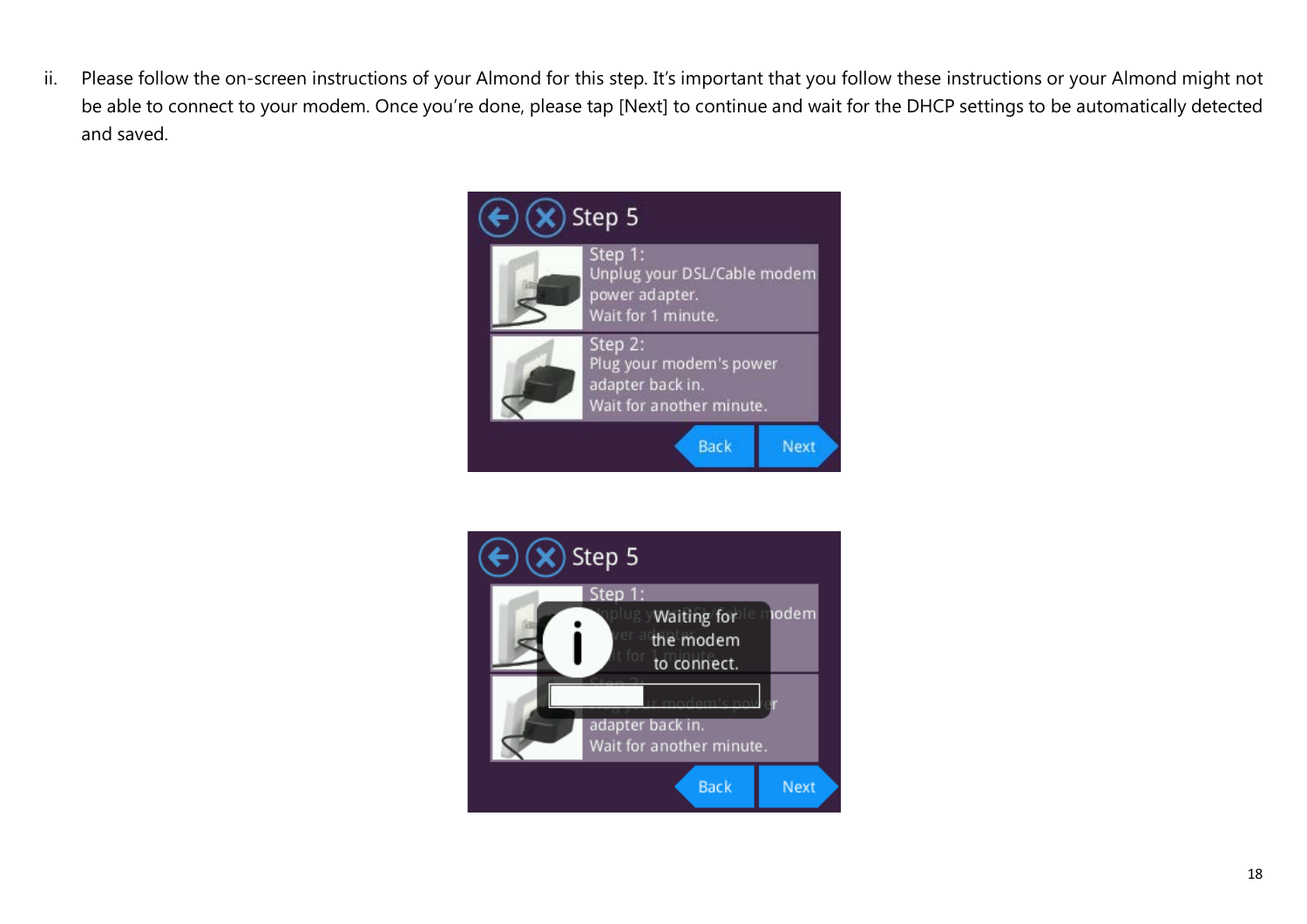iii. If you see a green square in front of the word Connected your Almond is now configured properly and is ready to be used. Please take note of the Almond wireless name (SSID) and password at this point. Tap on [Finish] to save the settings and finalize the configuration. *Note:* You can always find your wireless network SSID and password by tapping on the Wireless icon on your Almond.

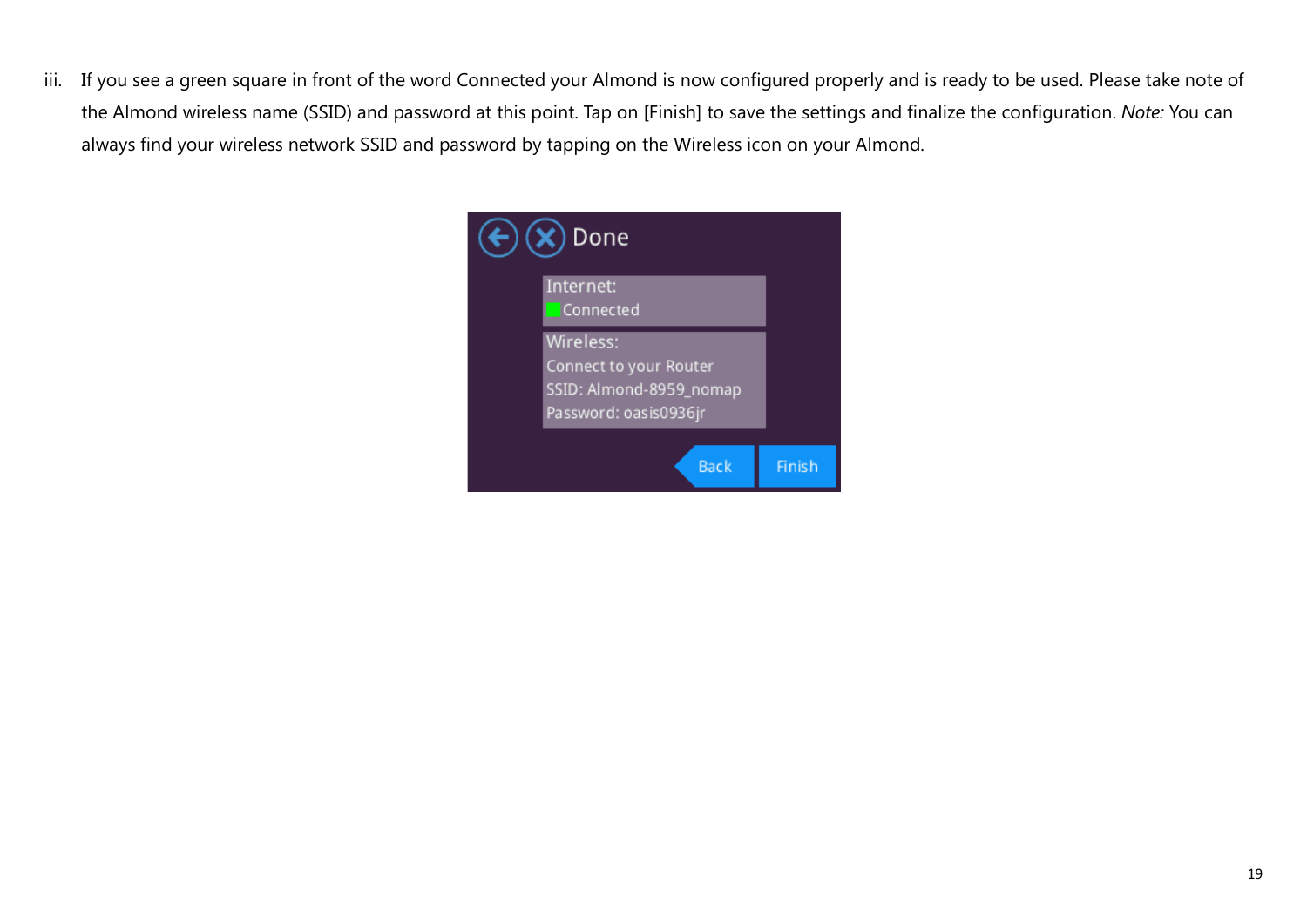#### **3.2 Using your Almond with an xDSL modem**

If you connect to the internet via an xDSL connection, then follow these steps to configure your Almond to connect to the internet through your modem. Note that the Almond does not support PPPoA ADSL connections.

i. Select DSL Dialup from the menu on the screen, a notice will appear on the screen, tap it to close it and then tap [Next] to continue.



ii. Enter your dial-up username and password provided by your ISP (Internet Service Provider), and tap [Done] and then [Finish]. Your Almond will save the settings which will take a few seconds.

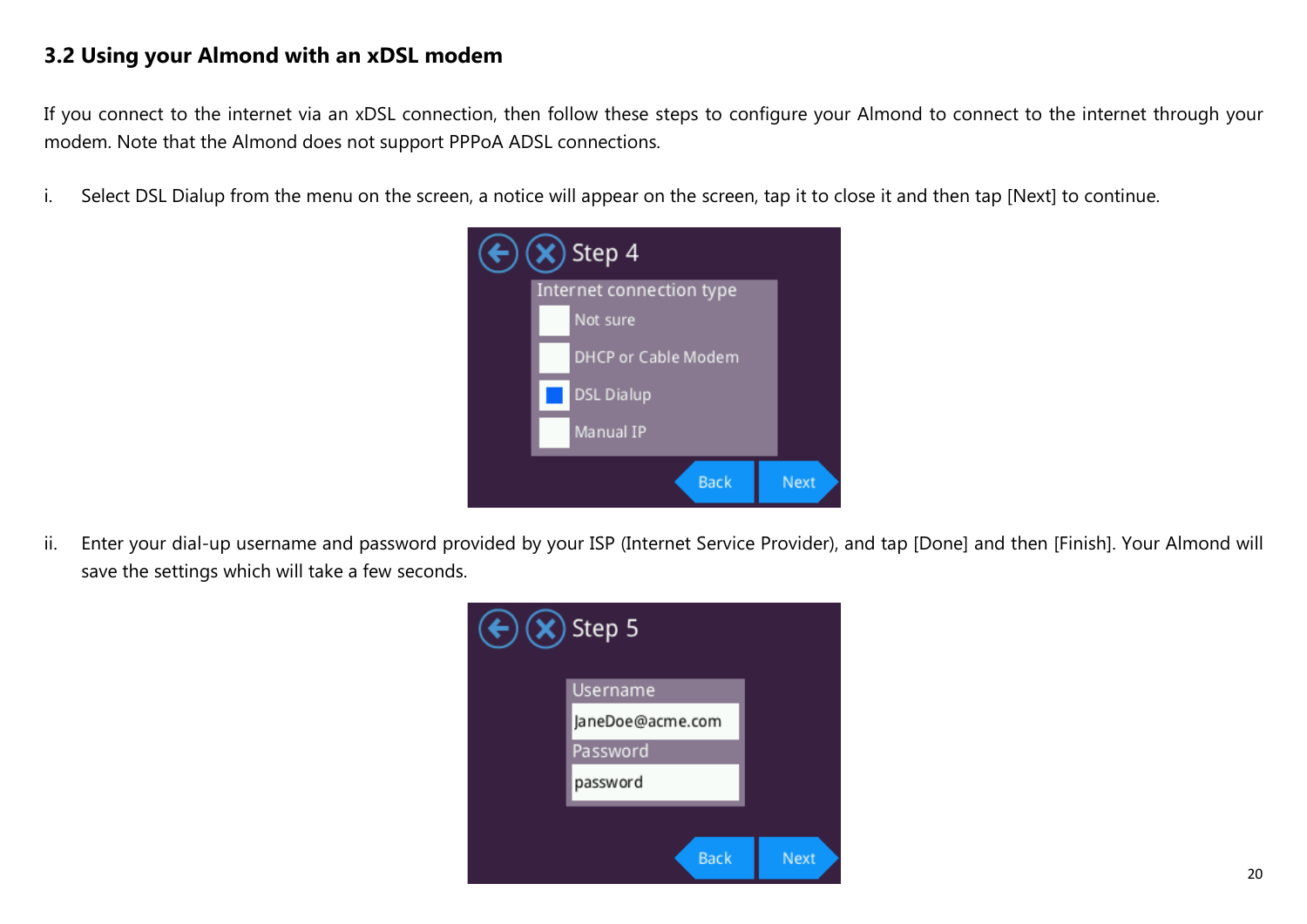

iii. Now you need to select the type of DSL connection you have. If you don't know this information, please contact your Internet Service Provider. If you're using PPPoE, your Almond will automatically detect the settings for you once you tap on [Next] after having selected PPPoE. If you're using PPTP or L2TP, you need to fill in the additional settings in step 4 below.

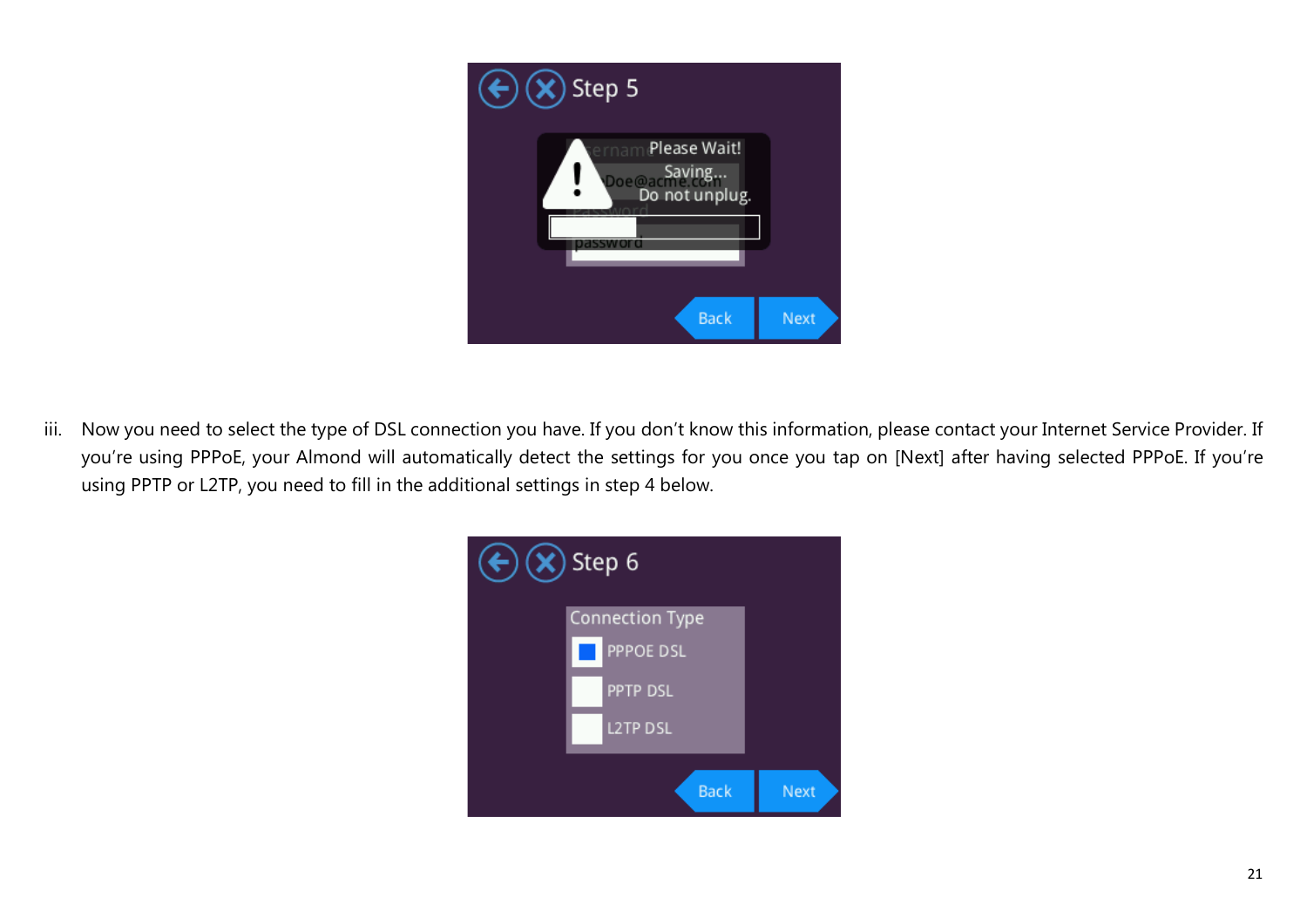iv. Please fill in the required information and select the correct options. This information would've been given to you by your Internet Service Provider. Tap [Next] to continue.



v. If you see a green square in front of the word Connected your Almond is now configured properly and is ready to be used. Please take note of the Almond wireless name (SSID) and password at this point. Tap on [Finish] to save the settings and finalize the configuration. *Note:* You can always find your wireless network SSID and password by tapping on the Wireless icon on your Almond.

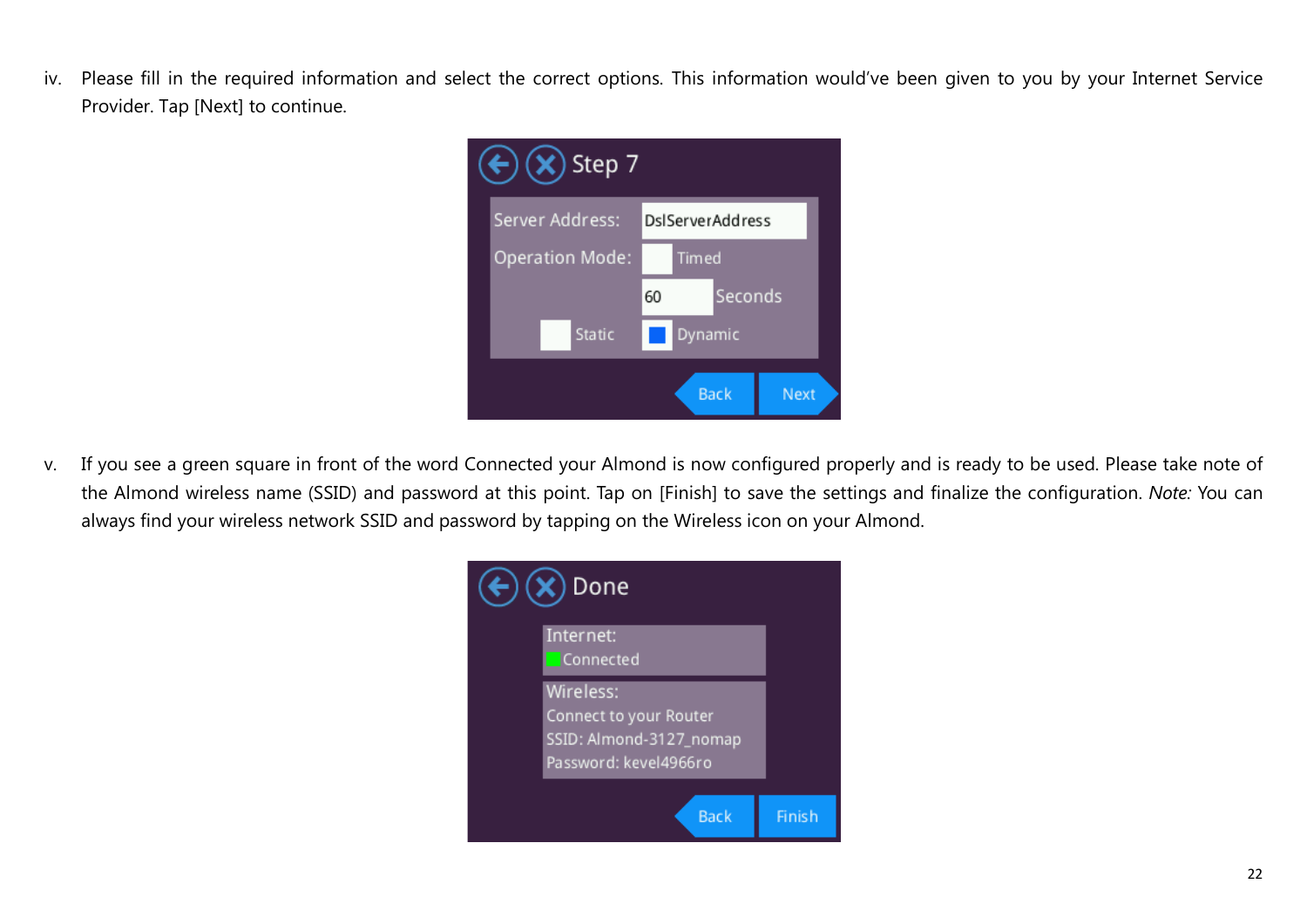#### **3.3 Connecting your Almond to the Internet using a static IP address**

If your Internet Service Provider delivers the Internet to you via a service that relies on a static IP address, for example some kind of Ethernet or Fibre based service, then select this option when you set up your Almond.

i. Select Manual IP from the on screen menu and tap [Next] to continue.



ii. Enter the IP address, Net Mask and Gateway that you were provided by your Internet Service Provider in the boxes available. As you tap a field, you'll be presented by a new screen that has an on-screen keyboard that allows you to do this. Tap on [Done] on the keyboard once you've entered the correct details and one you've filled in all three fields, tap on [Next] to continue.

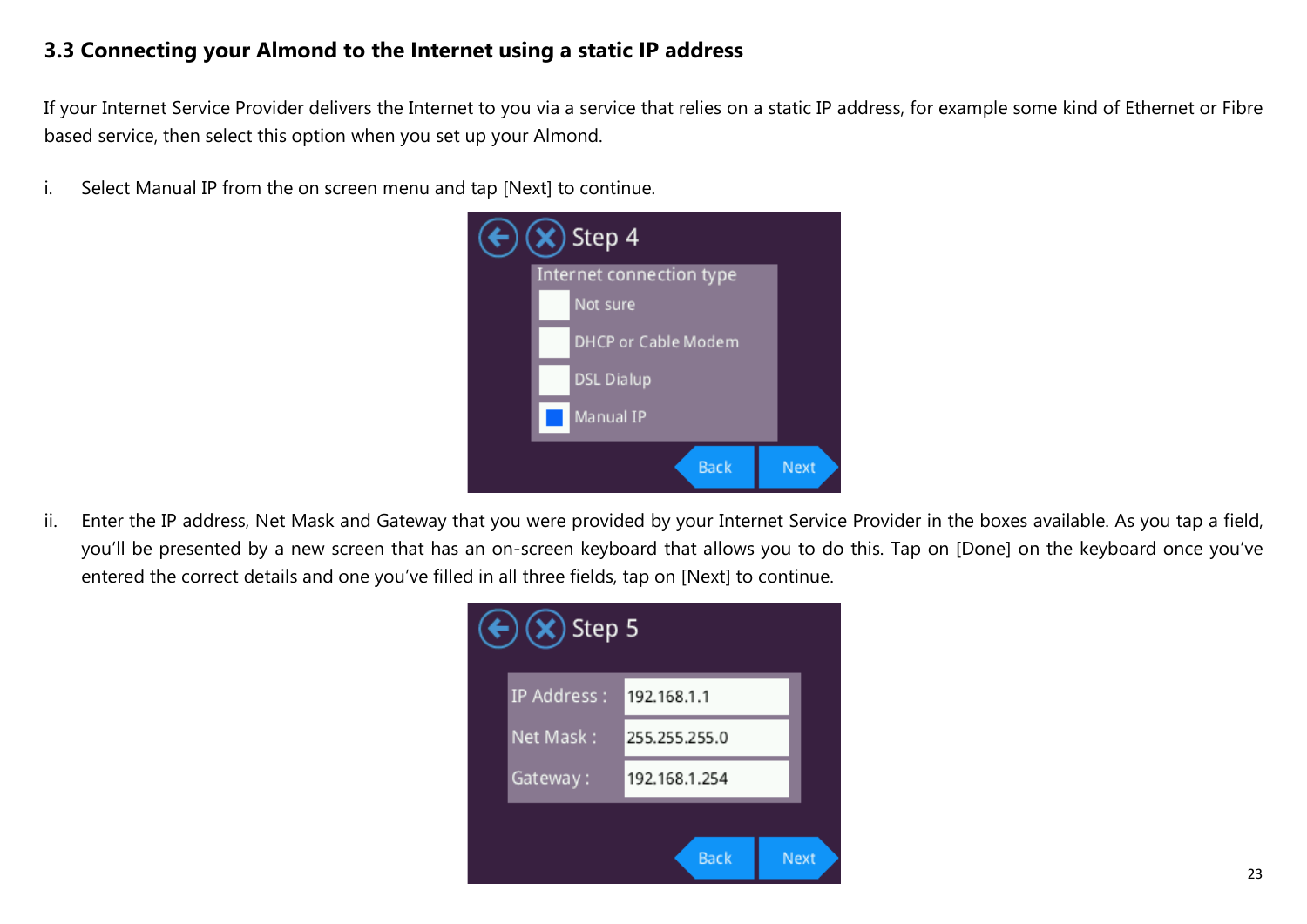iii. If your Internet Service Provider has provided you with a Primary and Secondary DNS server, please enter them here. If not, then you can leave the default settings which are Google's open DNS servers. Tap [Next] to continue.



iv. Your settings will now be saved.

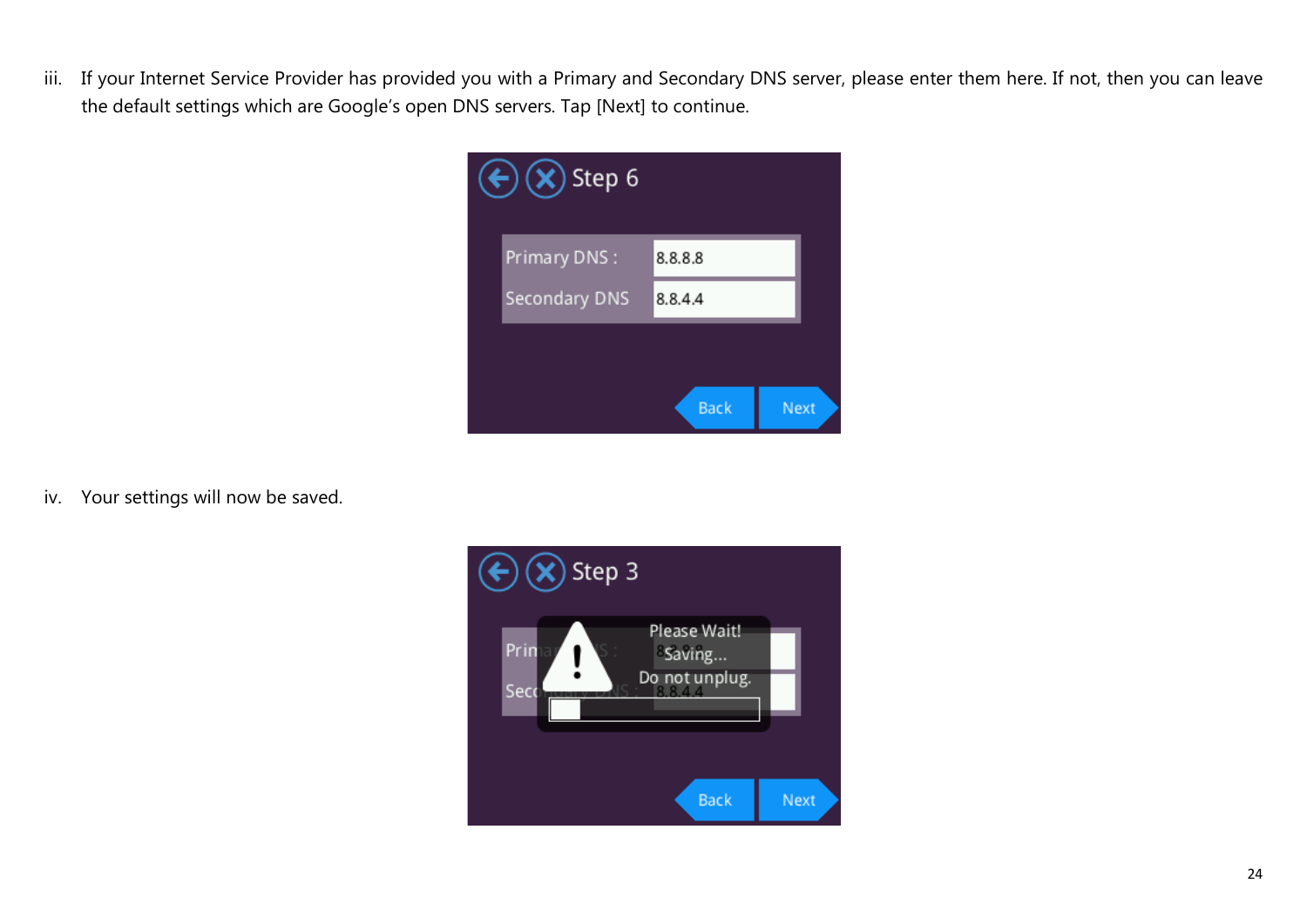v. If you see a green square in front of the word Connected your Almond is now configured properly and is ready to be used. Please take note of the Almond wireless name (SSID) and password at this point. Tap on [Finish] to save the settings and finalize the configuration. *Note:* You can always find your wireless network SSID and password by tapping on the Wireless icon on your Almond.



If you ever need to re-configure your Almond, the easiest way to do this is to tap on [Internet Settings] on the touchscreen. This will allow you to make changes to the Almond's configuration and all you to follow the steps above to alter these settings. Alternatively, you can re-run the Wizard if you prefer.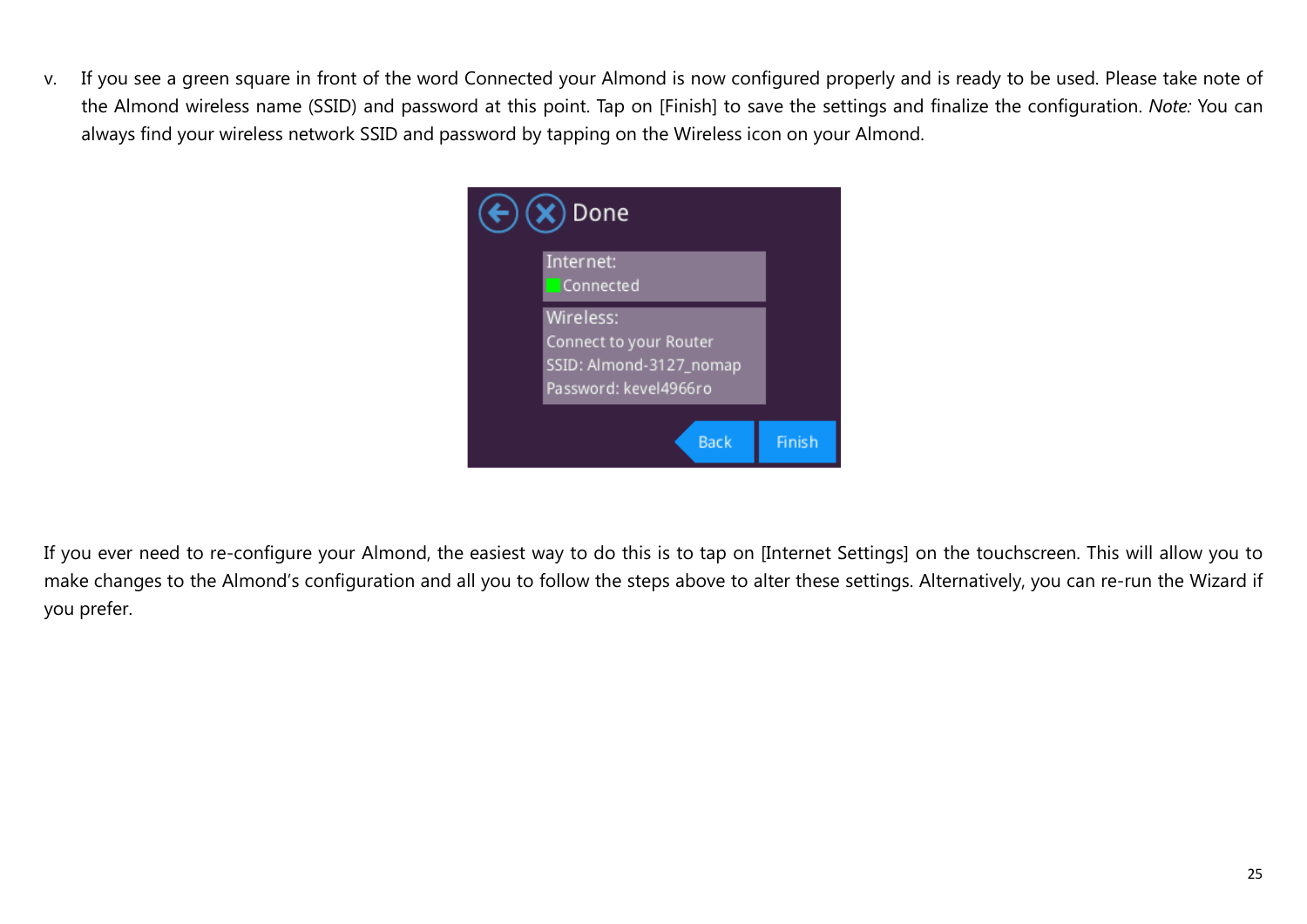# **4. Security**

Access the security settings of your Almond by tapping on the [Security] icon on the touchscreen interface. This will allow you to change the unique factory generated Wi-Fi password to something that will be easier to remember. You can also change the type of wireless encryption you want to use, as well as the web UI admin password and enable the screen lock of your Almond. You can also enable the Show Passwords option if desired.



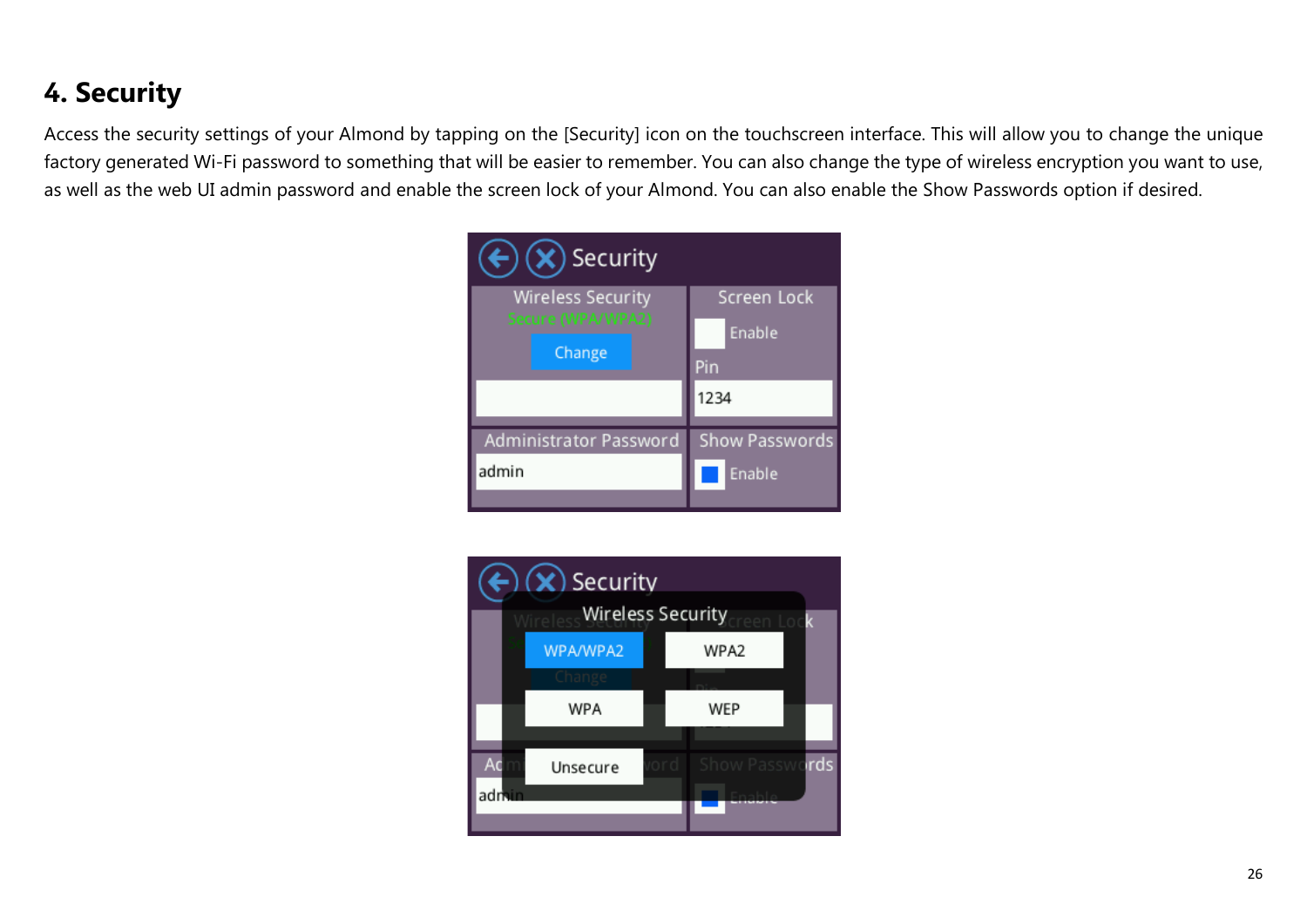# **5. Wireless**

The Wireless settings screen allows you to change settings such as the SSID (i.e. the Wi-Fi name of your Almond), the wireless password and the Wi-Fi channel it broadcasts on. You can also enable the guest network which you can share with visitors that you don't want to give full access to your network to. Wi-Fi clients that connect to the main SSID will have access to both the local network and the Internet. Wi-Fi clients that connect to the guest SSID will have access to the Internet only. Simply provide the main SSID and password, or the guest SSID and password to clients depending on how much access you want them to have to your Almond.

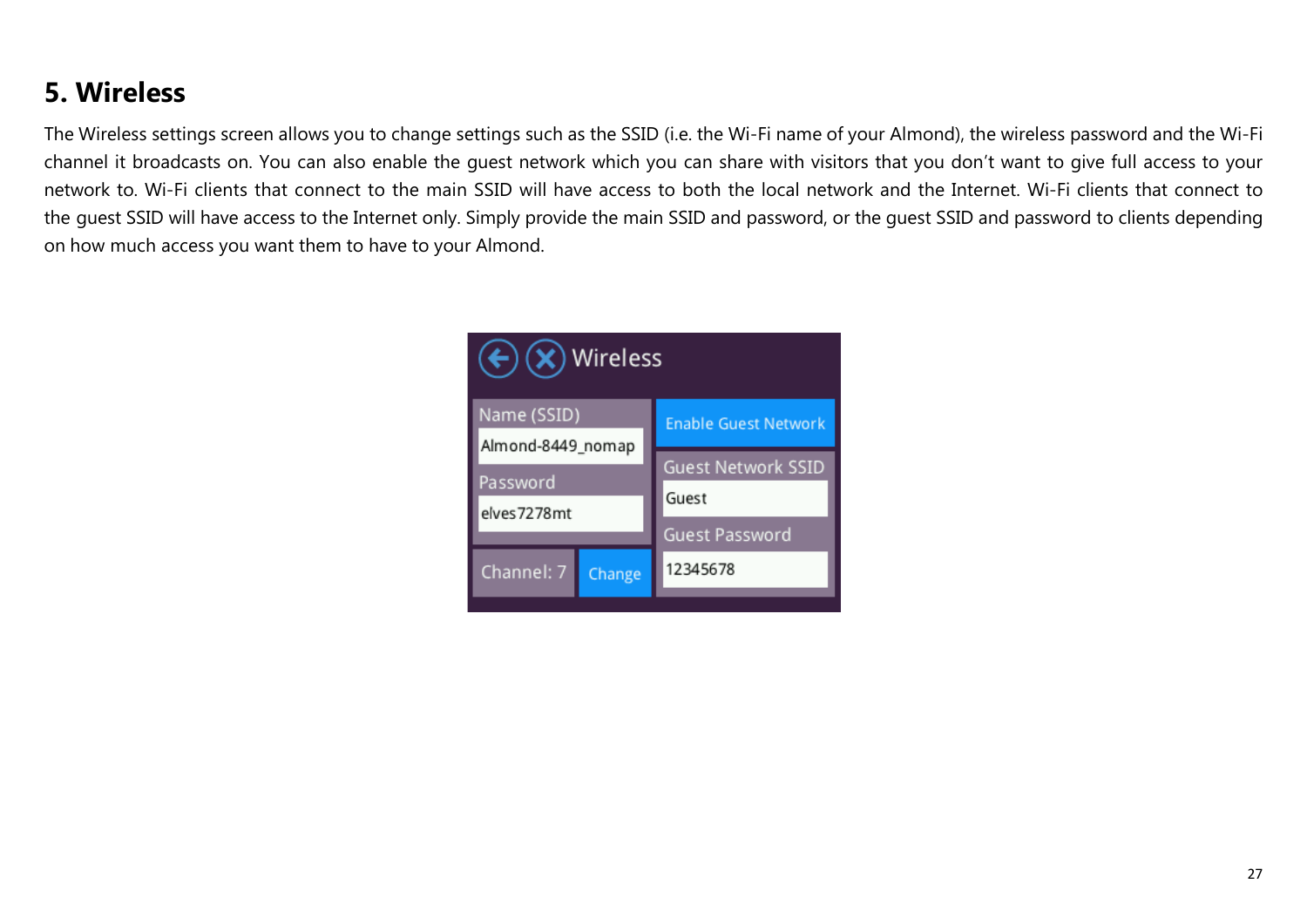#### **Q: How do I remove "\_almond" from the end of my extended network's name?**

**A:** Simply go to the Wireless settings (see section 5) and tap on Name (SSID) and simply remove "\_almond" using the [DEL] key on the onscreen keyboard.

#### **Q: How do I reset my Almond back to the original factory settings?**

A: The reset button is on the same side of the Almond as its ports (see section 1.1), just above the power jack. You may use a paper clip, or the Almond stylus to depress the reset button for a few seconds while the Almond is powered on. You may also reset your router from the web user interface by going to the "Management" tab and clicking on "factory reset".

#### **Q: How do I change my Almond's SSID (network name)?**

**A:** When using your Almond in Router or Range Extender mode, please tap on the "Wireless" icon on the LCD touchscreen. Now tap on the text in the white box under Name (SSID) and the onscreen keyboard will appear and you can change the SSID of your Almond. Tap on [Done] when you're finished and the new name will be saved.

#### **Q: What is the default username and password for Almond's Web User Interface?**

**A:** admin/admin. If this for some reason has been changed, go to the second screen on your Almond's touchscreen interface and tap on Web Administer and your Almond will display the username and password. You can also change the Web User Interface username and password here by simply tapping in the text boxes and edit the text via the onscreen keyboard.

#### **Q: Why can't I change the wireless channel of my Almond when it's used in Range Extender mode?**

A: In Range Extender mode, the Almond must be synched with the main router's channel. If the Almond's channel is changed independently, it will no longer be able to extend the range.